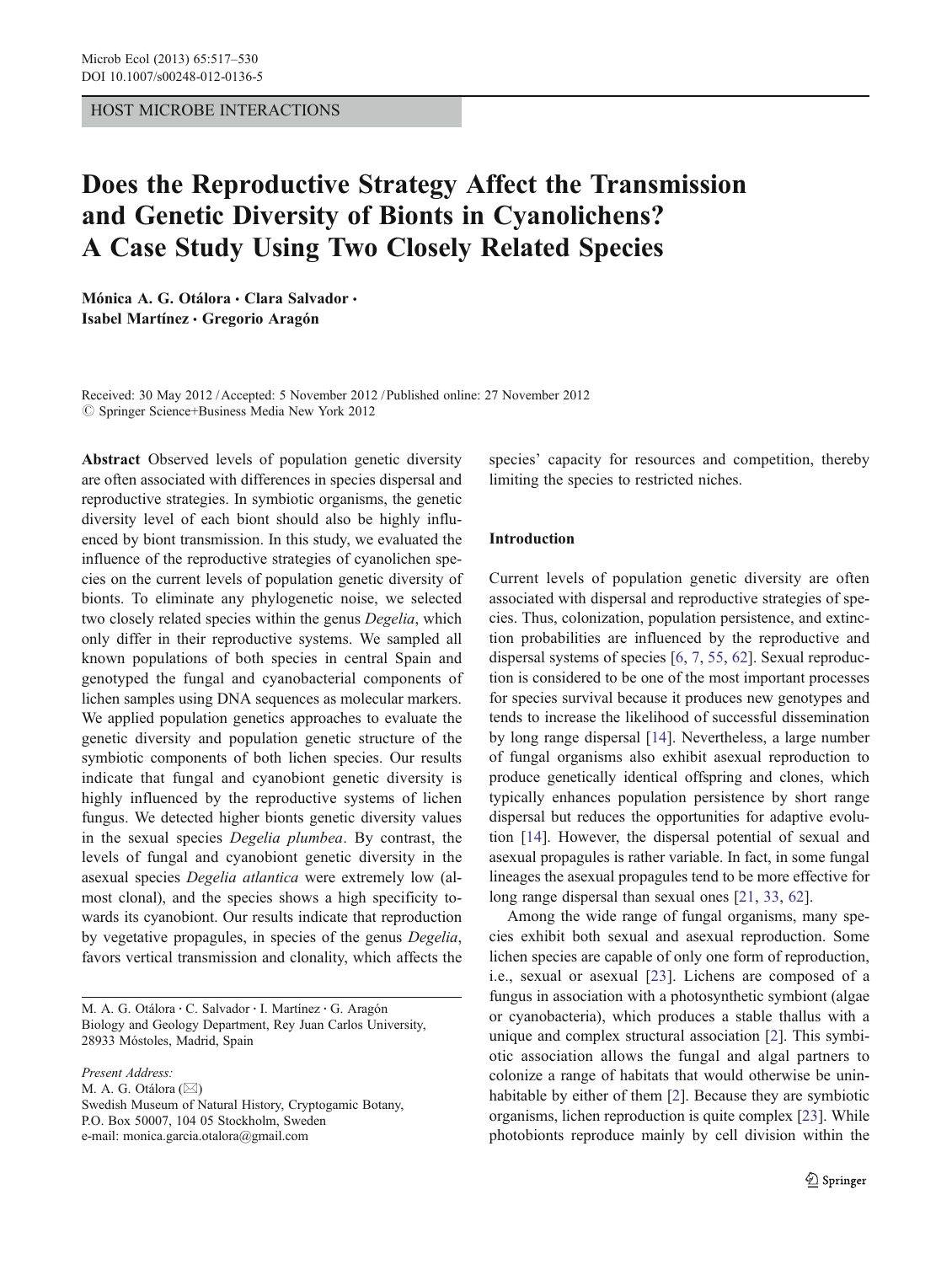lichen [[22\]](#page-12-0), mycobionts can reproduce either sexually or asexually in the lichen thallus. Lichen fungi can reproduce sexually by producing individual microscopic spores of the mycobiont, which must associate with a new algal or cyanobacterial partner, though a few exceptions exist where spores can be dispersed together with the photobiont [\[23](#page-12-0)]. Asexually, lichen fungi disperse either by means of asexual spores (conidia) or vegetative propagules (containing both symbionts), such as isidia or soredia [[23,](#page-12-0) [59](#page-13-0)]. Vegetative propagules are often better suited to the establishment of new individuals [\[9](#page-12-0)]. The establishment of new lichens via a sexual mode implies independent partner dispersal, mycobiont germination in a suitable microhabitat, and making rapid contact with an appropriate photobiont [\[23](#page-12-0), [54\]](#page-13-0). This form of reproduction favors horizontal photobiont transmission, where the photobiont cell does not derive from the parental thallus, therefore tends to increase the genetic diversity of both symbiotic components [\[8,](#page-12-0) [15,](#page-12-0) [59](#page-13-0), [63](#page-13-0)]. Asexual reproduction often does not require re-lichenization, so vertical photobiont transmission is expected (photobiont cell derives from the parental thallus), with a strong biont population structure reducing the genetic diversity levels of both mycobiont and photobiont. However, this appears not to be the rule because recent reports have demonstrated that some lichen species with asexual reproductive strategies can also exhibit horizontal transmission of bionts with high levels of genetic diversity [\[21,](#page-12-0) [33,](#page-12-0) [37](#page-12-0), [62](#page-13-0)].

Studying the patterns of genetic diversity in both bionts would allow infer the mode of biont transmission in lichens. Additionally, parallel studies of closely related species with different reproductive strategies (asexually via specialized vegetative propagules or sexually via spores) should provide insights into the importance of the reproductive mode for biont transmission. The link (cause and effect) between the reproductive mode and symbiont transmission was shown to be nonexistent when it was tested in green algal-lichen species [\[62\]](#page-13-0). A previous study using green algal-lichen showed that the reproductive mode affected mycobiont diversity but not algal diversity, suggesting successful horizontal photobiont transmission by asexual reproductive species. These observations suggest that dispersal via vegetative propagules does not involve the maintenance of partnerships in green algal-lichens [[62](#page-13-0)]. However, similar studies have not been conducted using cyanolichens. A recent study [\[37](#page-12-0)] used a phylogenetic approach to infer that vertical biont transmission in cyanolichens was highly correlated with sterile species found in narrow ecological niches, but population genetic studies have not been conducted to compare fungal and cyanobiont diversity.

In this study, we evaluated the differences in the current levels of bionts genetic diversity within and among populations for two cyanolichen species with different dispersal and reproductive strategies, i.e., Degelia atlantica and D. plumbea, which co-occur and are recognized as vulnerable species in Spain [[32\]](#page-12-0). Our goals were to test the importance of reproductive strategies for the genetic diversity of two threatened cyanolichens and to infer the importance of reproductive strategies for biont transmission. We hypothesized that species with sexual reproductive structures involving horizontal transmission should exhibit higher levels of biont diversity compared with asexual species that use vertical biont transmission. To address these objectives, we used DNA sequences as molecular markers and we applied population genetics approaches to evaluate the genetic diversity and population genetic structure of both symbiotic components.

Degelia atlantica and D. plumbea (Pannariaceae) are morphologically very similar cyanolichens with Nostoc species as photobiont. These species have foliose thalli with blue-grey lobes that form rosettes reaching 7 cm in diameter. D. plumbea typically produces numerous sexual structures (apothecia) and no specialized vegetative propagules (isidia). By contrast, D. atlantica produces marginal and laminal isidia whereas its production of apothecia is very rare or practically unknown in central Spain [[11\]](#page-12-0). D. plumbea populations are distributed primarily in Mediterranean-Atlantic regions of Africa, Europe (Portugal to Norway and the Crimea), and the Macaronesian islands. D. atlantica has a narrower distribution and is more common in regions with a high oceanic influence [\[24](#page-12-0)–[26](#page-12-0)]. In central Spain, both species occur in a very limited number of localities, specifically in humid valleys and ravines, and within wellpreserved forests ranging from the meso- to supramediterranean belts (750–1,280 m altitude) [\[11,](#page-12-0) [32\]](#page-12-0). Both species usually occur together within the same forest and even on the same tree, so they were often intermixed within the studied area. However, D. atlantica is scarcer, being found in fewer localities than D. plumbea. Because of the limited number of populations in central Spain, both species are classified as regionally vulnerable [\[32](#page-12-0)].

# Materials and Methods

# Study Area

The study area was located in central Spain and it comprised a vast and mountainous region covered with different types of Mediterranean forests and shrublands (Fig. [1;](#page-2-0) Table [1\)](#page-2-0). All previously reported localities of D. plumbea and D. atlantica were visited to locate populations and were included in this study if confirmed. In central Spain, populations of both species are found in forests of Quercus ilex ssp. ballota, Quercus faginea, Quercus pyrenaica, and Pinus pinaster, and shrubs such as Arbutus unedo. D. plumbea and D. atlantica also occur on understory shrubs, including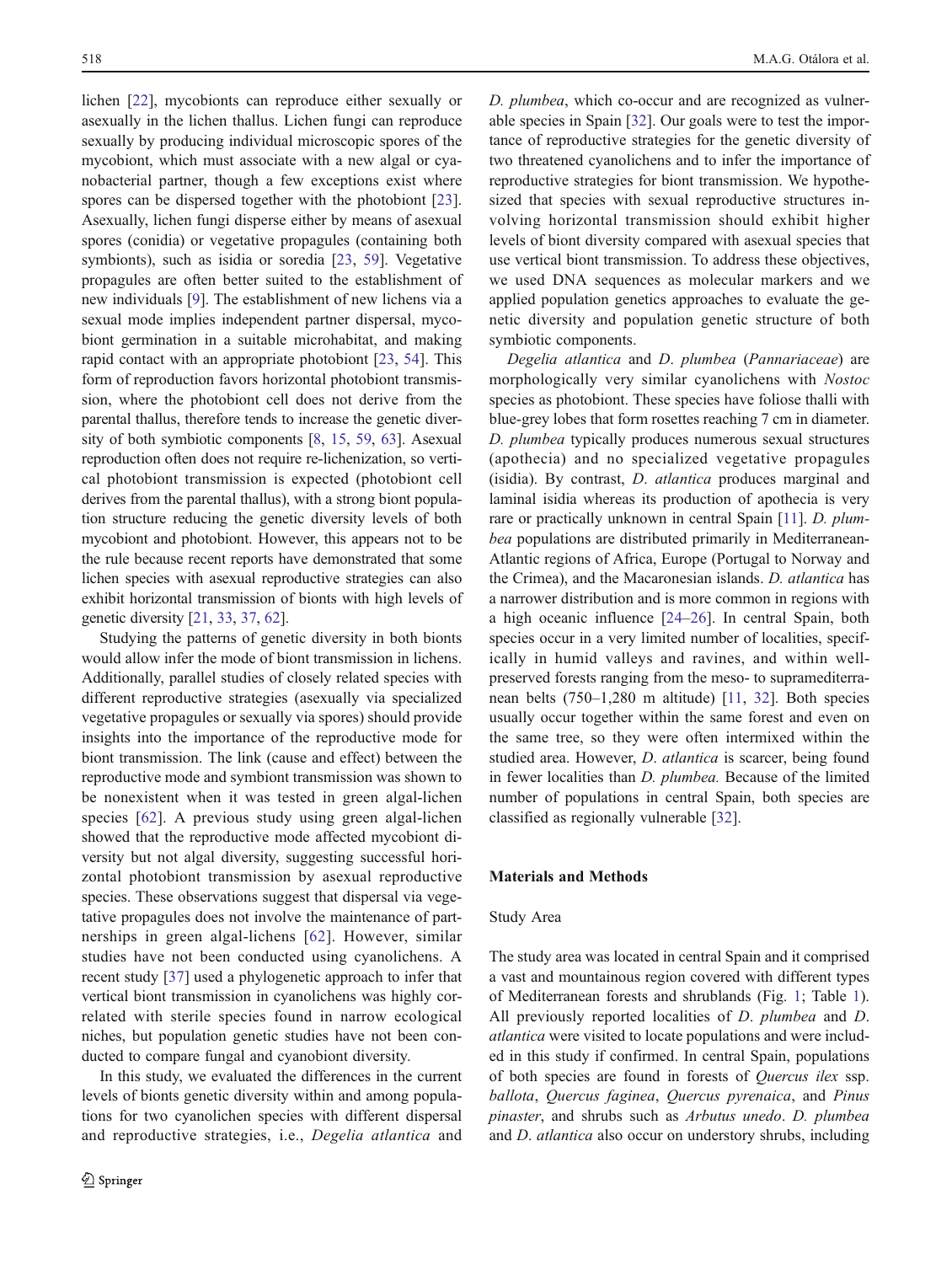<span id="page-2-0"></span>

Fig. 1 Sampling locations and site identification codes for *D. plumbea* and *D. atlantica. Two-colored dots* indicate sites where both species were sampled

| Pop. code         | Locality                                                         | Host tree                  | Longitude | Latitude |
|-------------------|------------------------------------------------------------------|----------------------------|-----------|----------|
| North             |                                                                  |                            |           |          |
| $N1^b$            | Guadalajara, S. Ayllón, S. Norte Guadalajar Natural Park         | O. pyrenaica               | 468113    | 4563754  |
| $N2^a$            | Madrid, S. de Rincón, Hayedo de Montejo, N. Reserve <sup>c</sup> | O. pyrenaica               | 458630    | 4551133  |
| Central           |                                                                  |                            |           |          |
| $C3^a$            | Toledo, Montes de Toledo, Cabañeros National Park                | Q. ilex spp. ballota       | 363880    | 4380394  |
| $C4^b$            | Ciudad Real, Montes de Toledo, Cabañeros National Park           | O. ilex spp. ballota       | 367232    | 4373563  |
| $C5^b$            | Toledo, Montes de Toledo, Cabañeros National Park                | O. ilex spp. ballota       | 358583    | 4379545  |
| $C6^b$            | Toledo, Montes de Toledo, Cabañeros National Park                | A. unedo                   | 363586    | 4367213  |
| $C7^b$            | Toledo, Montes de Toledo, Cabañeros National Park                | A. unedo                   | 369865    | 4368818  |
| Southwest         |                                                                  |                            |           |          |
| $SW8^a$           | Ciudad Real, Sierra Madrona, Natural Park <sup>d</sup>           | O. pyrenaica + O. faginea  | 389788    | 4256037  |
| $SW9^a$           | Ciudad Real, Sierra Madrona, Natural Park <sup>d</sup>           | O. pyrenaica               | 382597    | 4255516  |
| Southeast         |                                                                  |                            |           |          |
| $SE10^b$          | Albacete, S. de Alcaraz, Calar del Mundo Natural park            | Q. ilex spp. ballota       | 542801    | 4256898  |
| SE11 <sup>a</sup> | Jaén, S. de Segura, Cazorla Natural Park.                        | A. unedo $+$ I. aquifolium | 509507    | 4203051  |

Population code, locality (province), host tree, and geographic localization. Longitude and latitude coordinates correspond to the system WGS84

 $a<sup>a</sup>$  Sites where *D. plumbea* and *D. atlantica* were sampled

 $<sup>b</sup>$  Sites where only *D. pumblea* individuals were sampled</sup>

<sup>c</sup> Sierra del Rincón biosphere reserve

<sup>d</sup> Valle de Alcudia y Sierra Madrona Natural Park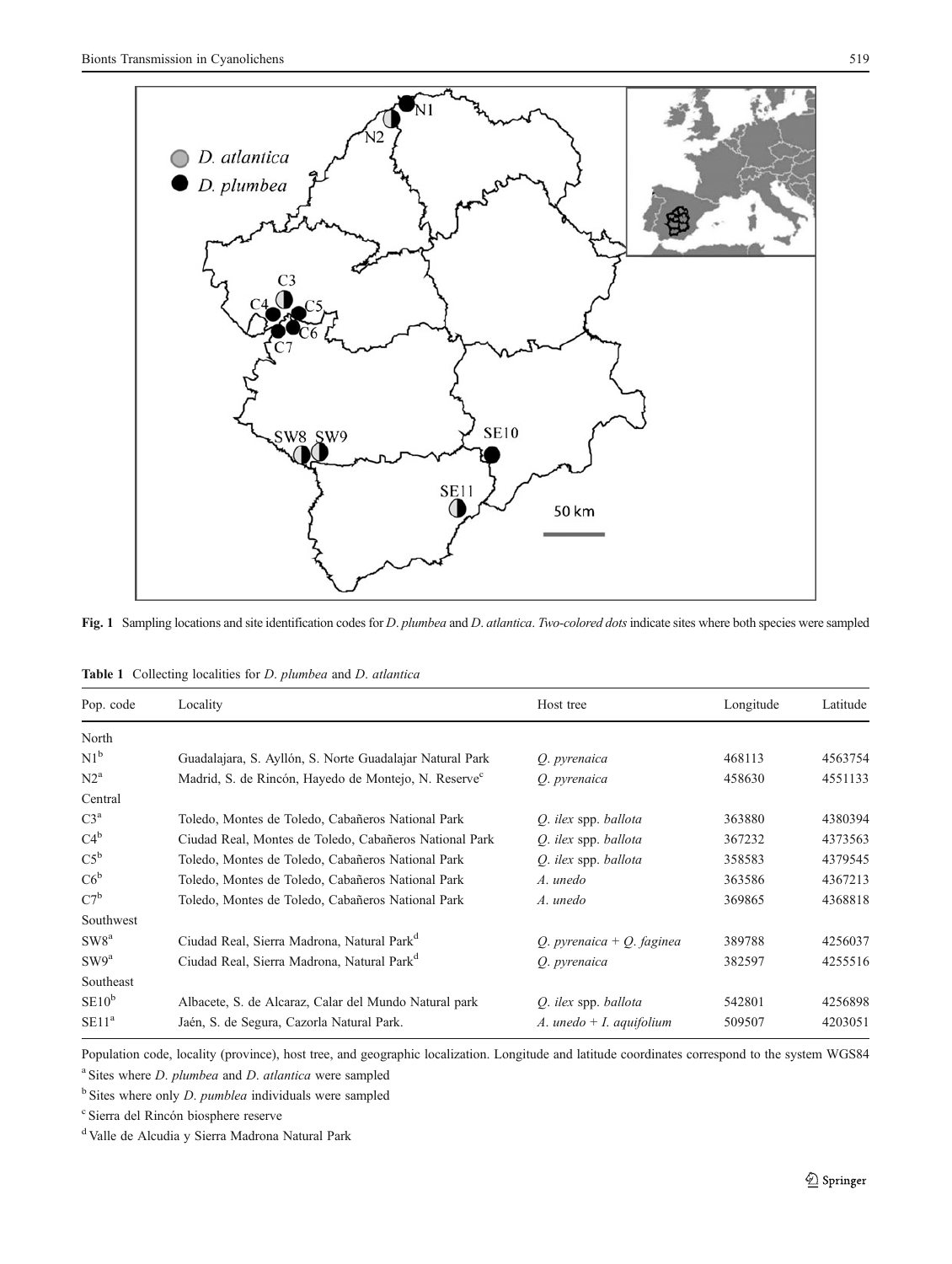Phillyrea spp. and *Ilex aquifolium*. Most study localities are situated within protected areas including National Park, Natural Parks and habitat/species management areas. Individuals growing within a single forest were considered to constitute a population.

# Collection Methods

A maximum of 20 individuals of each species were sampled per population. Small lichen fragments were collected from different trees to avoid sampling multiple ramets from individual clones. Five and 11 localities were sampled for D. atlantica and D. plumbea, respectively. A total of 67 D. atlantica and 174 D. plumbea individuals were sampled. Sampling was more extensive for *D. plumbea* because there is a higher number of populations of this species and the size of each population is greater than in D. atlantica (Table [1](#page-2-0)).

# DNA Sequencing

Small samples were prepared from the fresh material by grinding in liquid nitrogen. The total genomic DNA was extracted using a DNeasy kit (Qiagen), according to the manufacturer's instructions. In order to select suitable fungal molecular markers, the sequence variability of seven widely used genes was first tested using three specimens per population per species. The genes tested were: ITS rDNA (internal transcribed spacer region), IGS rDNA (intergenic spacer), RPB1 (RNA polymerase II subunit 1), RPB2 (RNA polymerase II subunit 2), EF1-alfa (translation elongation factor 1), GPD (glyceraldehyde-3-phosphate dehydrogenase) and beta-tubulin. Because, sequence variability was only detected in ITS rDNA, RPB1, and RPB2, only these three genes were selected as molecular markers for the population genetic study.

The total DNA was used to PCR amplify the fungal nuclear ITS rDNA region (including the 5.8S gene), the partial fungal sequence of the protein coding the loci RPB1 (spanning region B–F) and RPB2 (regions 5–7), and the photobiont (Nostoc) rbcLX gene cluster (Rubisco large and small subunits, and chaperone gene). ITS rDNA was amplified using the primer pair ITS5-ITS4 [[60\]](#page-13-0), according to a published method [[38\]](#page-12-0). The protein coding RPB1 was amplified using two new specifically designed primers, RPB1-891F (5′-GGGTAAGAGAGTTGACTTCTCG-3′)- RPB1-2450R (5′-TATCGTGCARTTCGTGTATGGAGAG-3′), with the following cycling conditions: initial denaturation at 95 °C for 5 min;  $35 \times (95$  °C for 1 min, 48 °C ramping up to the extension temperature at 0.2  $\textdegree$ C/s, and 72 °C for 2 min); 72 °C for 10 min. The RPB2 fragment was amplified with the primers fRPB2-5F and fRPB2-7R [[29\]](#page-12-0) using the same conditions described for RPB1. For RPB2, internally nested PCR reactions were performed using 1 μL of the PCR product from the first reaction and the newlydesigned internal specific primer RPB2-957R (5′- CTTGTCGAGAGATATCTAAAC-3′), with the same cycling protocol used for the first PCR. The Nostoc rbcLX partial region was amplified using the primer pair CW and CX [\[51](#page-13-0)], according to a published method [\[36](#page-12-0)]. Amplifications were performed using a Peltier thermal cycler (PTC-100). PCR products were subsequently purified using the enzymatic method Exo-sap-IT (USB Corporation, Cleveland, OH). The purified PCR products were submitted for sequencing to Macrogen Inc. (Korea). DNA sequences were compared with sequences in the GenBank database using the BLAST algorithm [\[3](#page-11-0)] to verify the amplification of the correct regions. The sequences were aligned manually using MacClade 4.01 [\[30](#page-12-0)].

#### Analytical Methods

Sequences were collapsed into haplotypes using the tool COLLAPSE in the program ALTER [\[20\]](#page-12-0). One sequence from each haplotype was submitted to Genbank (Tables [2](#page-4-0) and [3\)](#page-5-0). Evidence for linkage disequilibrium between pairs of loci was assessed using the Recombination Detection Program v. 3.44 (RDP3) [\[31\]](#page-12-0). The genetic diversity among populations was compared using the sequence polymorphism statistics as nucleotide diversity ( $\pi$ , the average nucleotide substitutions per site among sequences; [\[34](#page-12-0)]) and haplotype diversity (*Hd*) [\[34](#page-12-0)]), the probability of two randomly chosen haplotypes being different in a sample), which were calculated using DnaSP 5.10 [\[50\]](#page-12-0). The relationship between photobiont and fungal diversity was tested by building a simple linear model. The influence of lichen species  $(=$  reproductive system) on the genetic diversity was tested using a nonparametric Kruskal-Wallis test in the R package. Due to our unbalanced sample size, we applied the significance level of  $p$  value=0.1. Analysis of molecular variance (AMOVA) [\[16](#page-12-0)] for each locus was used to assess the population differentiation, which was conducted in ARLEQUIN [\[17](#page-12-0)]. Populations were grouped into four protected area units to assess the population genetic structure. The units of protected areas were defined according to the unit proximity and connectivity (Fig. [1\)](#page-2-0). Thus, we defined four geographic units, which are referred to as N, C, SW, and SE (north, central, southwest and southeast). To understand phylogenetic relationships among haplotypes, a median-joining network was constructed [[5\]](#page-11-0) based on parsimony criteria as implemented in the software Network 4.2.1 [\[5\]](#page-11-0). All the analyses were performed for each locus and symbiont.

# Results

The three fungal loci and the photobiont locus were polymorphic. The program RDP3 detected no recombination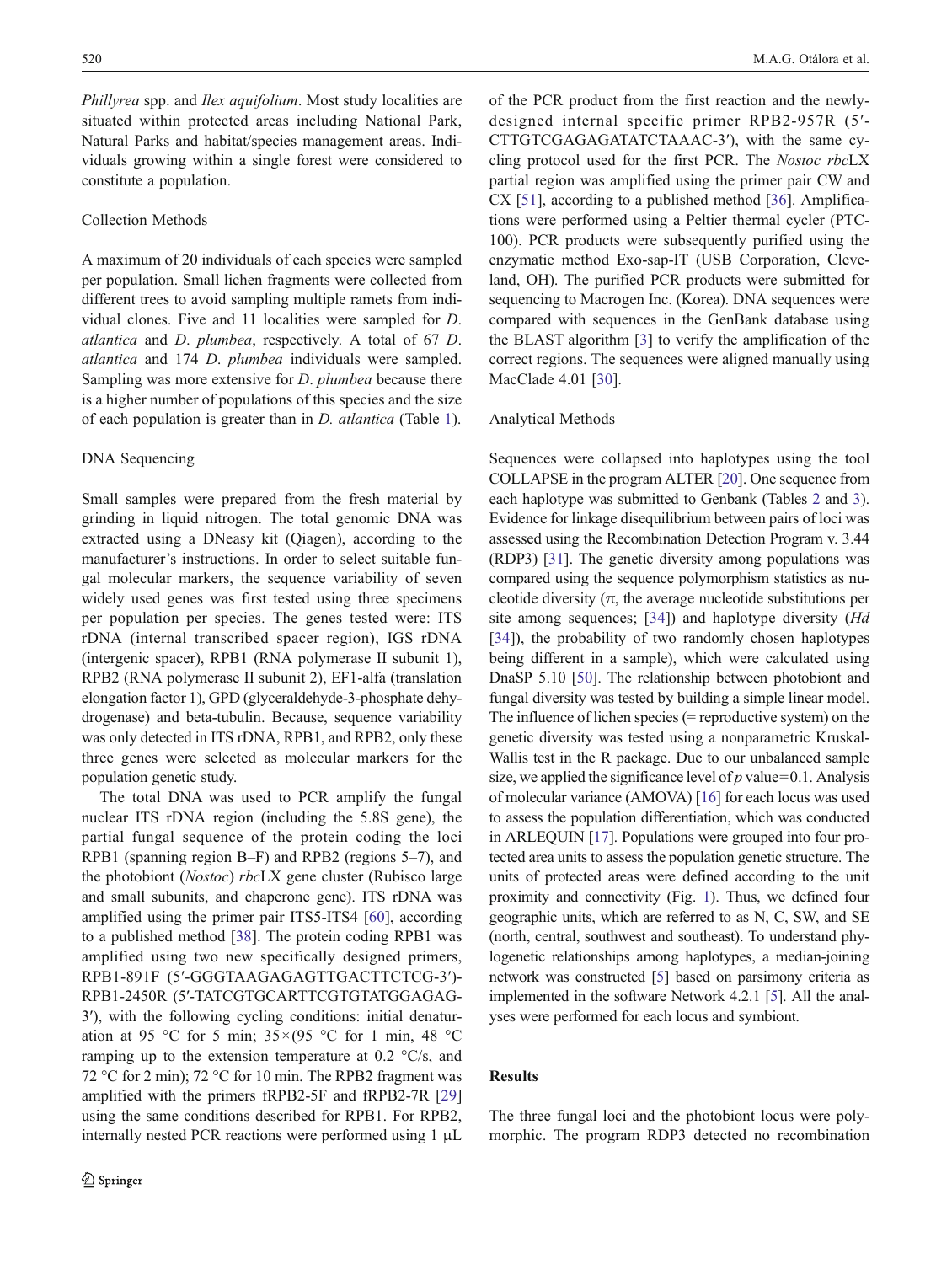<span id="page-4-0"></span>

| Locus            | ГTS |  |   |   |                        |              | RPB1 |   |   |  |                        |             | RPB <sub>2</sub> |  |                        |
|------------------|-----|--|---|---|------------------------|--------------|------|---|---|--|------------------------|-------------|------------------|--|------------------------|
| Position         |     |  |   |   |                        |              |      |   |   |  |                        |             |                  |  |                        |
|                  |     |  |   |   |                        |              |      |   |   |  |                        |             |                  |  |                        |
|                  |     |  |   |   |                        |              |      |   |   |  |                        |             |                  |  |                        |
| Site number      |     |  |   |   |                        |              |      |   |   |  |                        |             |                  |  |                        |
| Consensus        |     |  | ↺ |   |                        |              |      | ↺ | ⋖ |  |                        |             |                  |  |                        |
| D. plumbea       |     |  |   |   |                        |              |      |   |   |  |                        |             |                  |  |                        |
| Haplotype        |     |  |   |   | Accession <sup>b</sup> | Haplotype    |      |   |   |  | Accession <sup>b</sup> | Haplotype   |                  |  | Accession <sup>b</sup> |
| $ITS-1(164)^{a}$ |     |  |   |   | JX126704               | RPB1-1 (103) |      |   |   |  | JX126695               | RPB2-1 (99) |                  |  | JX126702               |
| $ITS-2(3)$       |     |  |   |   | JX126705               | RPB1-2(5)    |      |   |   |  | JX126696               | RPB2-2 (53) |                  |  | JX126703               |
| $ITS-3(3)$       |     |  |   |   | JX126706               | RPB1-3 (29)  |      |   |   |  | JX126697               |             |                  |  |                        |
| $ITS-4(1)$       |     |  |   |   | JX126707               | RPB1-4 (12)  |      |   | ت |  | JX126698               |             |                  |  |                        |
| $ITS-5(3)$       |     |  |   |   | JX126708               | RPB1-5 (1)   |      |   |   |  | JX126699               |             |                  |  |                        |
| D. atlantica     |     |  |   |   |                        |              |      |   |   |  |                        |             |                  |  |                        |
| ITS-6 (67)       |     |  |   | ↺ | JX126709               | RPB1-6 (64)  | ⋖    | ⋖ |   |  | JX126700               | RPB2-2 (27) |                  |  | JX126703               |
|                  |     |  |   |   |                        |              |      |   |   |  |                        | RPB2-3 (36) |                  |  | JX126701               |

events among the three fungal loci. Tables 2 and [3](#page-5-0) show the

fungal ITS, RPB1, RPB2, and photobiont rbcLX nucleotide polymorphism distributions. Not all three fungal loci could be obtained for each of the samples. Hence the total number of sequences varies for ITS, RPB1, and RPB2. Five ITS and RPB1 haplotypes and two RPB2 haplotypes were detected in D. plumbea samples (Table 2). Two RPB2 haplotypes were identified in *D. atlantica*, although sequence variation was not present in the ITS and RPB1 loci (only one haplotype per locus). D. atlantica and D. plumbea did not share ITS and RPB1 haplotypes, although they shared one RPB2 haplotype (RPB2-2; Tables 2 and [4](#page-6-0)).

The genetic diversity values were variable among loci across populations of D. plumbea (Table [5](#page-7-0) and Fig. [2\)](#page-8-0). Most populations with single ITS haplotypes had more than one RPB1 or RPB2 haplotype (Table [4](#page-6-0)). For instance, five out of seven populations with single ITS haplotypes had two RPB2 haplotypes and three had several RPB1 haplotypes. In the case of *D. atlantica* all populations had similar genetic diversity (Table [5\)](#page-7-0). To compare the genetic diversity among species, a concatenated dataset of the three loci (1,831 bp in length) was constructed using 146 D. plumbea samples and 63 D. *atlantica* samples (Table [5](#page-7-0)). For the sexual species (*D. plumbea*), a total of 12 multi-loci genotypes were identified; 6 were unique to individual populations, and 6 occurred in more than 1 population (results not shown). Only two multi-loci genotypes were identified in the asexual species  $(D.$  *atlantica*), both of which occurred in more than one population. The average genetic diversity (Hd) was 0.4388 for D. plumbea and 0.1428 for D. atlantica.

Forty-eight photobiont sequences were analyzed for D. atlantica and 125 for D. plumbea. A total of nine haplotypes were distinguished, two of which were shared by D. atlantica and D. plumbea individuals, and seven that were unique to D. plumbea (Table [4\)](#page-6-0). In D. plumbea populations, no relationship was detected between photobiont and fungal diversity ( $R^2$ =0.097, P>0.1). A relationship between fungal species *(i.e.* reproductive strategy) and photobiont genetic diversity was identified (Fig. [3](#page-8-0)). All D. atlantica populations lacked photobiont genetic diversity  $(Hd=0)$ , whereas the average Nostoc genetic diversity (Hd) in D. plumbea was 0.3690.

The extent of population differentiation in the two species was quantified by evaluating a geographic subdivision scenario (corresponding to the units of protected areas, i.e., N, C, SE, SE) using an AMOVA based on each locus and species. For *D. plumbea* the results for a single AMOVA for ITS, RPB2, and the concatenated datasets indicated the absence of significant differentiation among geographic units (Table [6](#page-9-0)). However, AMOVA detected significant differences for RPB1 among protected area units (Table [6\)](#page-9-0). The Fst values for D. plumbea DNA coding regions (RPB1

b GenBank accession number

<sup>b</sup> GenBank accession number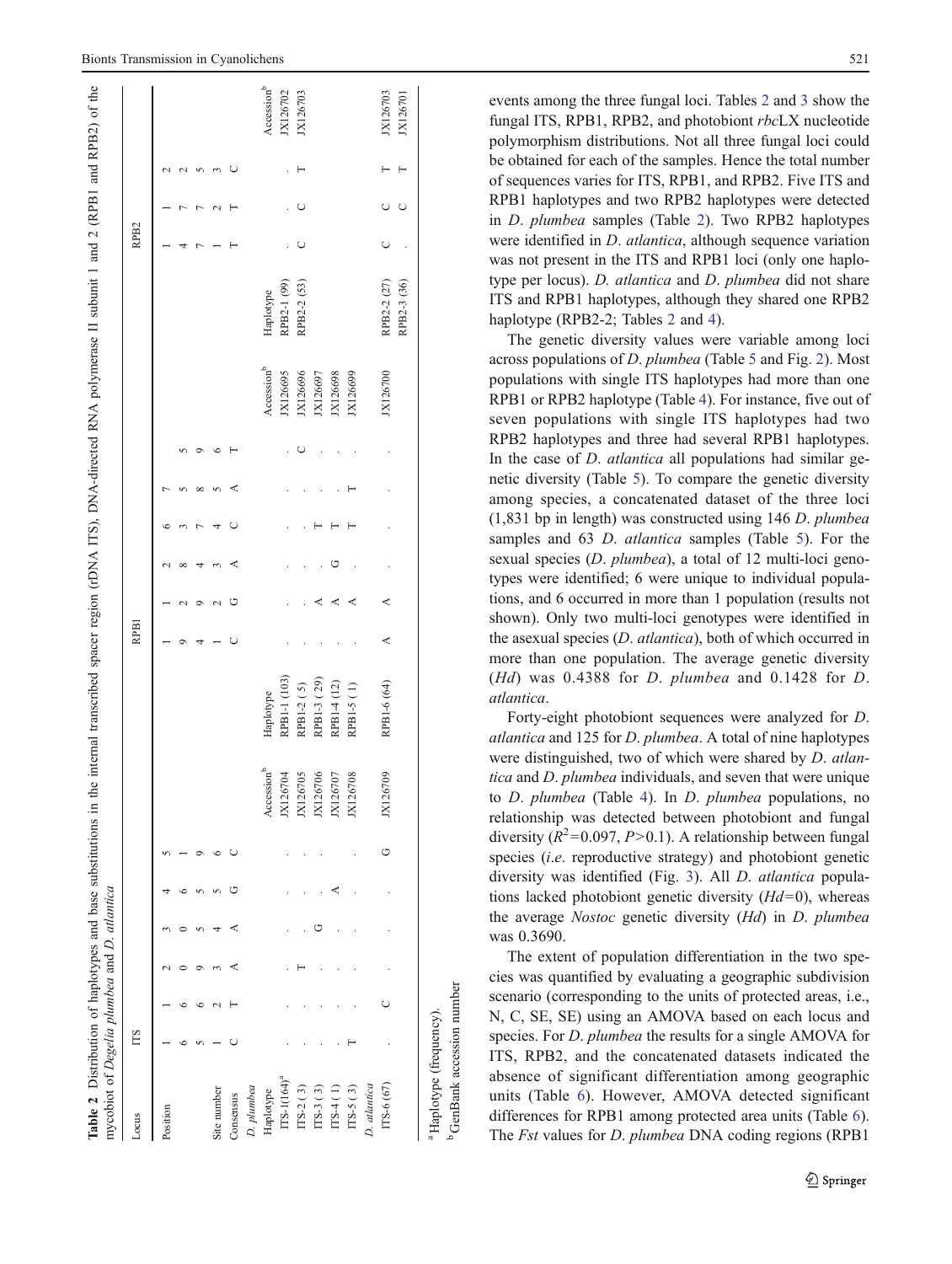<span id="page-5-0"></span>

| Table 3 Distribution of haplotypes and base substitutions in the                                                                            |                 |                 |                |   |              |   |          |   |   |         |           |   |   |   |   | gene cluster RuBisCo large and small subunits, and chaperone |              |         |              |         |                 |                      |         |                  |             |             |        |   |                      |                        |
|---------------------------------------------------------------------------------------------------------------------------------------------|-----------------|-----------------|----------------|---|--------------|---|----------|---|---|---------|-----------|---|---|---|---|--------------------------------------------------------------|--------------|---------|--------------|---------|-----------------|----------------------|---------|------------------|-------------|-------------|--------|---|----------------------|------------------------|
| Locus                                                                                                                                       |                 |                 | rbcLX (Nostoc) |   |              |   |          |   |   |         |           |   |   |   |   |                                                              |              |         |              |         |                 |                      |         |                  |             |             |        |   |                      |                        |
| Position                                                                                                                                    |                 |                 |                |   |              |   |          |   | c |         |           |   |   |   |   |                                                              |              | ∞       | $\infty$     | n<br>⊂  |                 | n<br>$\mathbf{\sim}$ |         | n                | n<br>t<br>७ |             | ∞      |   | ╰                    |                        |
|                                                                                                                                             | $\mathbf{\sim}$ |                 |                |   |              |   |          |   |   |         |           |   |   |   |   | ∽                                                            |              | $\sim$  | ${}^{\circ}$ | ⊂       |                 | 4                    |         | $\sim$           | n           | $_{\infty}$ |        | ∝ | $\sim$               |                        |
| site number                                                                                                                                 |                 |                 |                |   |              |   |          |   |   |         |           |   |   |   |   |                                                              |              |         | $\sim$       | $\sim$  | $\sim$          | $\sim$               | $\sim$  | $\sim$<br>$\sim$ | $\sim$      | $\sim$      | $\sim$ |   | $\epsilon$           |                        |
|                                                                                                                                             |                 | $\mathbf{\sim}$ |                |   | $\circ$<br>5 |   | $\infty$ | っ |   |         | C         |   |   | S | ∽ | г                                                            | ${}^{\circ}$ | $\circ$ | $\circ$      |         | $\mathbf{\sim}$ | $\mathfrak{c}$       | 4       | 5                | r<br>৩      | $\infty$    | o      | ⊂ |                      |                        |
| Consensus                                                                                                                                   | ◡               | ロ               | C              | ◡ | ◡<br>↺       |   |          |   | ↺ | ↺       | C         |   | ⋖ | O |   | ⋖                                                            | C            | ◡       | O            | U       | ⋖               | ۳                    | C       | ⋖                | ∪<br>⋖      | U           | ۳      | ⋖ | ↺                    |                        |
| D. plumbea                                                                                                                                  |                 |                 |                |   |              |   |          |   |   |         |           |   |   |   |   |                                                              |              |         |              |         |                 |                      |         |                  |             |             |        |   |                      |                        |
| Haplotype                                                                                                                                   |                 |                 |                |   |              |   |          |   |   |         |           |   |   |   |   |                                                              |              |         |              |         |                 |                      |         |                  |             |             |        |   |                      | Accession <sup>b</sup> |
| $\mathfrak{a}$<br>rbclx-1 (75)                                                                                                              |                 |                 |                |   |              |   |          |   |   |         |           |   |   |   |   |                                                              |              |         |              |         |                 |                      |         |                  |             |             |        |   |                      | JX126710               |
| $rbck-2(7)$                                                                                                                                 |                 |                 |                |   |              |   |          | ↺ |   |         |           |   |   |   | ↺ | ↺                                                            |              |         | ↺            | ۳       |                 |                      |         | ↺                |             |             |        |   | ◡                    | JX12671                |
| $rbclx-3$ (3)                                                                                                                               |                 |                 |                |   |              |   |          |   |   |         |           | ◡ |   |   |   | ↺                                                            |              |         |              |         | ↺               |                      |         | ↺                |             |             |        |   | ◡                    | JX126712               |
| $rbck-4$ (7)                                                                                                                                |                 |                 |                |   |              |   |          |   |   |         |           | O | ↺ |   | ↺ | ↺                                                            |              |         | ↺            |         | ↺               |                      |         | ∪                | ↺           |             |        |   | ◡                    | JX126713               |
| $rbclx-5$ $(15)$                                                                                                                            |                 |                 |                |   |              |   |          |   |   |         |           | O |   |   |   | ♡                                                            |              |         |              |         | ↺               |                      | h       |                  | ↺           |             |        |   | ◡                    | JX126714               |
| $rbck-6(2)$                                                                                                                                 |                 |                 |                |   |              |   |          | ↺ |   |         |           | ◡ | ♡ |   | ♡ | ♡                                                            | Þ            | Þ       | ↺            | ۲       | ↺               | O                    |         | ↺                | ◡<br>♡      |             | ⋖      | ♡ | ◡                    | JX126715               |
| $rbclx-7$ (14)                                                                                                                              |                 |                 |                |   |              |   |          |   | ⋖ |         |           | ◡ |   |   |   | ♡                                                            |              |         |              |         | ♡               |                      | ۲       |                  | ↺           |             |        |   | ◡                    | JX126716               |
| $rbclx-8(1)$                                                                                                                                |                 |                 |                |   |              |   |          |   |   | ⋖       |           | ◡ | ↺ |   | ↺ | ↺                                                            |              |         | ↺            | ۲       | ↺               |                      |         | ♡                | ↺           |             | ⋖      | ♡ | ◡                    | JX126717               |
| $rbck-9(1)$                                                                                                                                 |                 |                 |                |   |              |   |          |   |   |         |           | ◡ | ↺ |   | ↺ | ↺                                                            |              |         | ↺            | ⊢       | ↺               | ◡                    | ⊢       | ↺                | ◡<br>↺      | ۳           | ⋖      | ↺ | ◡                    | JX126718               |
| D. atlantica                                                                                                                                |                 |                 |                |   |              |   |          |   |   |         |           |   |   |   |   |                                                              |              |         |              |         |                 |                      |         |                  |             |             |        |   |                      |                        |
| $rbclx-1$ (38)                                                                                                                              |                 |                 |                |   |              |   |          |   |   |         | $\bullet$ |   |   |   |   |                                                              |              |         |              |         |                 |                      |         |                  |             |             |        |   | $\ddot{\phantom{0}}$ | JX126710               |
| $\text{rbck}4(10)$                                                                                                                          | Н               | ⋖               | ⊢              |   |              | O | Õ        |   |   | $\cdot$ | ⊢         | ◡ | ゥ | ⊢ | ゥ | ゥ                                                            |              | $\cdot$ | ゥ            | $\cdot$ | ゥ               | ◡                    | $\cdot$ | ゥ                | ◡<br>ゥ      | $\cdot$     | ⋖      | ت | $\cup$               | JX126713               |
| Gene (rbcLX) of the photobiont of Degelia plumbea and D. atlantica<br><sup>b</sup> GenBank accession number<br>$^{a}$ Haplotype (frequency) |                 |                 |                |   |              |   |          |   |   |         |           |   |   |   |   |                                                              |              |         |              |         |                 |                      |         |                  |             |             |        |   |                      |                        |

 $\underline{\textcircled{\tiny 2}}$  Springer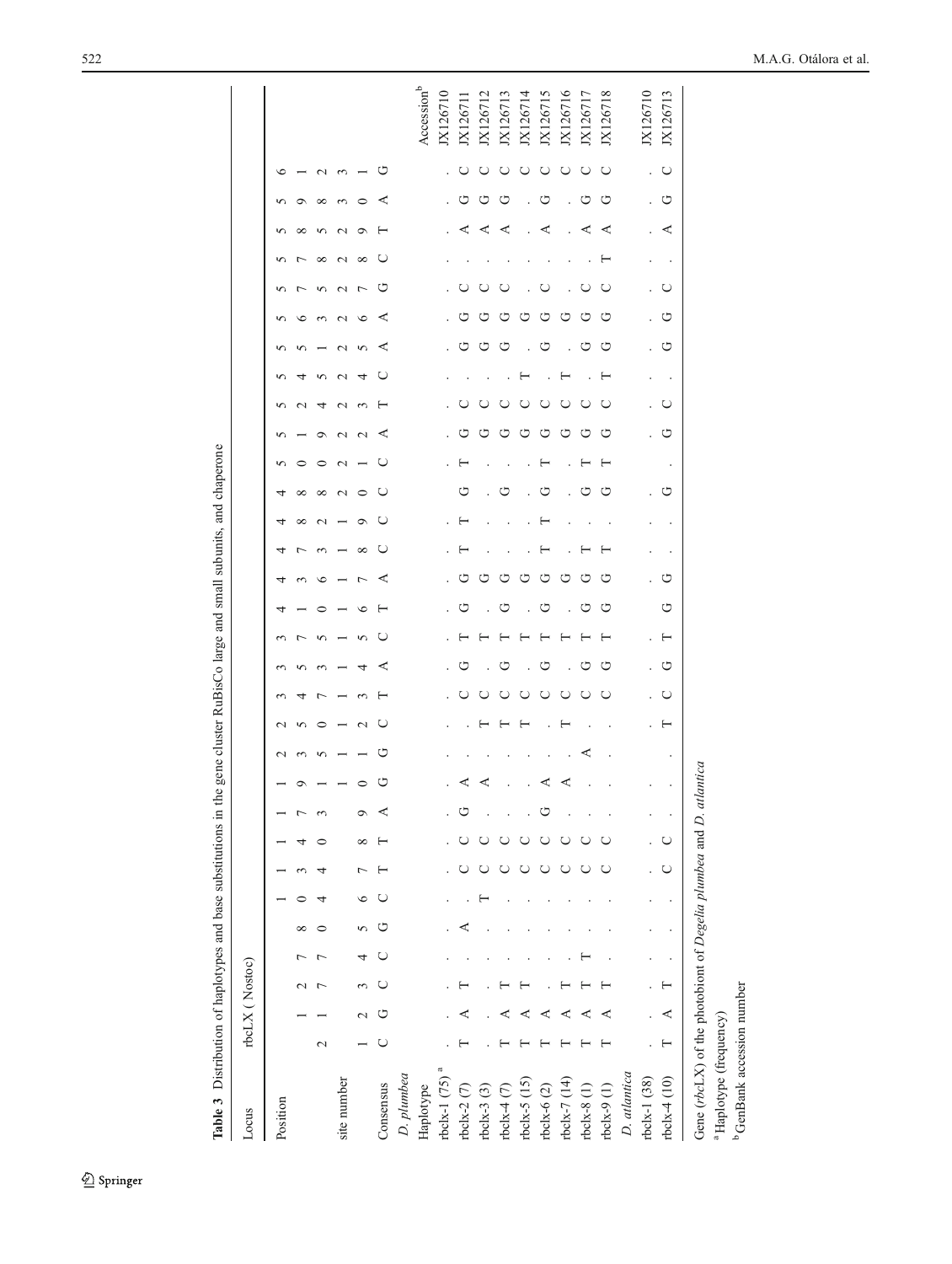<span id="page-6-0"></span>Table 4 Haplotype occurrence of the three mycobiont genes and a photobiont gene of *Degelia plumbea* and *D. atlatica* on each of the localities sampled

|                                  | Population |                          |                  |                  |                  |                  |                  |                  |                  |                  |                          |                  |
|----------------------------------|------------|--------------------------|------------------|------------------|------------------|------------------|------------------|------------------|------------------|------------------|--------------------------|------------------|
|                                  |            | North                    |                  | Centro           |                  |                  |                  |                  | South west       |                  | South East               |                  |
|                                  | Locality   | N1                       | N2               | C <sub>3</sub>   | C4               | C <sub>5</sub>   | C6               | C7               | SW <sub>8</sub>  | SW9              | <b>SE10</b>              | <b>SE11</b>      |
| Locus<br>D. plumbea<br>Mycobiont | Haplotype  |                          |                  |                  |                  |                  |                  |                  |                  |                  |                          |                  |
| <b>ITS</b>                       | $ITS-1$    | 17                       | 6                | 14               | 16               | 17               | 19               | 20               | 17               | 9                | 11                       | 18               |
|                                  | $ITS-2$    | $\boldsymbol{0}$         | $\overline{2}$   | $\mathbf{1}$     | $\boldsymbol{0}$ | $\boldsymbol{0}$ | $\boldsymbol{0}$ | $\boldsymbol{0}$ | $\boldsymbol{0}$ | $\boldsymbol{0}$ | $\boldsymbol{0}$         | $\boldsymbol{0}$ |
|                                  | ITS-3      | $\boldsymbol{0}$         | $\mathbf{0}$     | $\boldsymbol{0}$ | $\boldsymbol{0}$ | $\boldsymbol{0}$ | $\boldsymbol{0}$ | $\boldsymbol{0}$ | 3                | $\boldsymbol{0}$ | $\boldsymbol{0}$         | $\boldsymbol{0}$ |
|                                  | ITS-4      | $\mathbf{1}$             | $\boldsymbol{0}$ | $\boldsymbol{0}$ | $\boldsymbol{0}$ | $\boldsymbol{0}$ | $\boldsymbol{0}$ | $\boldsymbol{0}$ | $\boldsymbol{0}$ | $\boldsymbol{0}$ | $\boldsymbol{0}$         | $\boldsymbol{0}$ |
|                                  | $ITS-5$    | $\boldsymbol{0}$         | 3                | $\boldsymbol{0}$ | $\boldsymbol{0}$ | $\boldsymbol{0}$ | $\boldsymbol{0}$ | $\boldsymbol{0}$ | $\boldsymbol{0}$ | $\boldsymbol{0}$ | $\boldsymbol{0}$         | $\boldsymbol{0}$ |
| RPB1                             | $RPB1-1$   | $\boldsymbol{0}$         | $\mathbf{9}$     | 11               | 11               | $\,$ 8 $\,$      | 10               | 19               | 19               | 9                | $\boldsymbol{0}$         | $\tau$           |
|                                  | $RPB1-2$   | $\boldsymbol{0}$         | $\boldsymbol{0}$ | 3                | $\mathbf{0}$     | $\overline{2}$   | $\mathbf{0}$     | $\boldsymbol{0}$ | $\mathbf{0}$     | $\boldsymbol{0}$ | $\boldsymbol{0}$         | $\boldsymbol{0}$ |
|                                  | RPB1-3     | $\boldsymbol{0}$         | $\overline{2}$   | $\mathbf{1}$     | $\boldsymbol{0}$ | $\overline{2}$   | $\tau$           | $\boldsymbol{0}$ | $\boldsymbol{0}$ | $\boldsymbol{0}$ | $\,$ $\,$                | 9                |
|                                  | RPB1-4     | 12                       | $\mathbf{0}$     | $\boldsymbol{0}$ | $\mathbf{0}$     | $\boldsymbol{0}$ | $\boldsymbol{0}$ | $\boldsymbol{0}$ | $\boldsymbol{0}$ | $\boldsymbol{0}$ | $\boldsymbol{0}$         | $\boldsymbol{0}$ |
|                                  | $RPB1-5$   | $\boldsymbol{0}$         | $\mathbf{0}$     | $\mathbf{0}$     | $\mathbf{0}$     | $\mathbf{0}$     | $\mathbf{0}$     | $\boldsymbol{0}$ | $\mathbf{0}$     | $\boldsymbol{0}$ | $\boldsymbol{0}$         | $\mathbf{1}$     |
| RPB <sub>2</sub>                 | RPB2-1     | $\boldsymbol{0}$         | 3                | 6                | 12               | 10               | 17               | 18               | 19               | $\overline{4}$   | $\mathbf{1}$             | 9                |
|                                  | RPB2-2     | $11\,$                   | 8                | 10               | $\boldsymbol{0}$ | 3                | $\boldsymbol{0}$ | $\mathbf{1}$     | $\boldsymbol{0}$ | 5                | $\,$ $\,$                | $\tau$           |
| Photobiont                       |            |                          |                  |                  |                  |                  |                  |                  |                  |                  |                          |                  |
| $rbc$ LX                         | $rbc$ LX-1 | 3                        | $\sqrt{5}$       | 9                | 6                | $10\,$           | 15               | 6                | $10\,$           | 9                | $\sqrt{2}$               | $\boldsymbol{0}$ |
|                                  | $rbc$ LX-2 | $\boldsymbol{0}$         | $\boldsymbol{0}$ | $\boldsymbol{0}$ | 3                | $\boldsymbol{0}$ | $\boldsymbol{0}$ | $\overline{4}$   | $\boldsymbol{0}$ | $\boldsymbol{0}$ | $\boldsymbol{0}$         | $\boldsymbol{0}$ |
|                                  | $rbc$ LX-3 | $\boldsymbol{0}$         | $\boldsymbol{0}$ | $\boldsymbol{0}$ | 3                | $\boldsymbol{0}$ | $\boldsymbol{0}$ | $\boldsymbol{0}$ | $\boldsymbol{0}$ | $\boldsymbol{0}$ | $\boldsymbol{0}$         | $\boldsymbol{0}$ |
|                                  | $rbc$ LX-4 | $\boldsymbol{0}$         | $\boldsymbol{0}$ | $\boldsymbol{0}$ | $\boldsymbol{0}$ | $\overline{c}$   | $\boldsymbol{0}$ | $\boldsymbol{0}$ | $\boldsymbol{0}$ | $\boldsymbol{0}$ | $\boldsymbol{0}$         | $\sqrt{5}$       |
|                                  | $rbc$ LX-5 | $\boldsymbol{0}$         | $\boldsymbol{0}$ | $\boldsymbol{0}$ | $\boldsymbol{0}$ | $\boldsymbol{0}$ | $\boldsymbol{0}$ | $\overline{4}$   | $\boldsymbol{0}$ | $\boldsymbol{0}$ | 6                        | $\mathfrak s$    |
|                                  | $rbc$ LX-6 | $\boldsymbol{0}$         | $\boldsymbol{0}$ | $\boldsymbol{0}$ | $\boldsymbol{0}$ | $\boldsymbol{0}$ | $\boldsymbol{0}$ | $\overline{2}$   | $\boldsymbol{0}$ | $\boldsymbol{0}$ | $\boldsymbol{0}$         | $\boldsymbol{0}$ |
|                                  | $rbc$ LX-7 | $\,$ 8 $\,$              | $\mathfrak{Z}$   | $\boldsymbol{0}$ | $\boldsymbol{0}$ | $\boldsymbol{0}$ | $\boldsymbol{0}$ | $\boldsymbol{0}$ | $\boldsymbol{0}$ | $\boldsymbol{0}$ | $\mathfrak{Z}$           | $\boldsymbol{0}$ |
|                                  | $rbc$ LX-8 | $\boldsymbol{0}$         | $\boldsymbol{0}$ | $\boldsymbol{0}$ | $\boldsymbol{0}$ | $\boldsymbol{0}$ | $\boldsymbol{0}$ | $\boldsymbol{0}$ | $\boldsymbol{0}$ | $\boldsymbol{0}$ | $\boldsymbol{0}$         | $\mathbf{1}$     |
|                                  | $rbc$ LX-9 | $\boldsymbol{0}$         | $\boldsymbol{0}$ | $\boldsymbol{0}$ | $\boldsymbol{0}$ | $\boldsymbol{0}$ | $\boldsymbol{0}$ | $\boldsymbol{0}$ | $\boldsymbol{0}$ | $\boldsymbol{0}$ | $\boldsymbol{0}$         | $\mathbf{1}$     |
| D. atlantica<br>Mycobiont        |            |                          |                  |                  |                  |                  |                  |                  |                  |                  |                          |                  |
| <b>ITS</b>                       | ITS-6      |                          | 10               | 10               |                  |                  |                  |                  | 19               | 12               | $\overline{\phantom{0}}$ | 16               |
| RPB1                             | RPB1-6     | $\overline{\phantom{0}}$ | 10               | 10               |                  |                  |                  |                  | 19               | 10               | $\overline{\phantom{0}}$ | 15               |
| RPB <sub>2</sub>                 | RPB2-2     | $\overline{\phantom{0}}$ | 5                | $\boldsymbol{0}$ |                  |                  |                  |                  | $\tau$           | 6                | $\overline{\phantom{0}}$ | 9                |
|                                  | RPB2-3     |                          | 3                | 10               |                  |                  |                  |                  | 12               | $\overline{4}$   | ÷                        | $\tau$           |
| Photobiont                       |            |                          |                  |                  |                  |                  |                  |                  |                  |                  |                          |                  |
| $rbc$ LX                         | $rbc$ LX-1 |                          | 8                | 10               |                  |                  |                  |                  | 10               | 10               | $\overline{\phantom{a}}$ | $\boldsymbol{0}$ |
|                                  | $rbc$ LX-4 |                          | $\mathbf{0}$     | $\boldsymbol{0}$ |                  |                  |                  |                  | $\boldsymbol{0}$ | $\boldsymbol{0}$ | $\qquad \qquad -$        | 10               |

and RPB2) were higher than the ITS loci Fst values. For D. atlantica, the Fst values calculated from RPB2 indicated little differentiation among populations and geographic units (Table [6\)](#page-9-0). D. atlantica and D. plumbea shared photobiont haplotypes, so an AMOVA was performed for the entire rbcLX dataset (D. plumbea and D. atlantica), with protected area units and lichen species as the grouping criteria. The AMOVA results for the photobiont revealed significant differentiation among protected area units (Table [6\)](#page-9-0). The phylogenetic relationship among the haplotypes of D. atlantica and D. plumbea are represented in the haplotype network in Fig. [4.](#page-9-0)

# Discussion

Fungal Sequence Polymorphism and Diversity

High levels of genetic similarity were detected between the mycobionts of D. atlantica and D. plumbea. For the ITS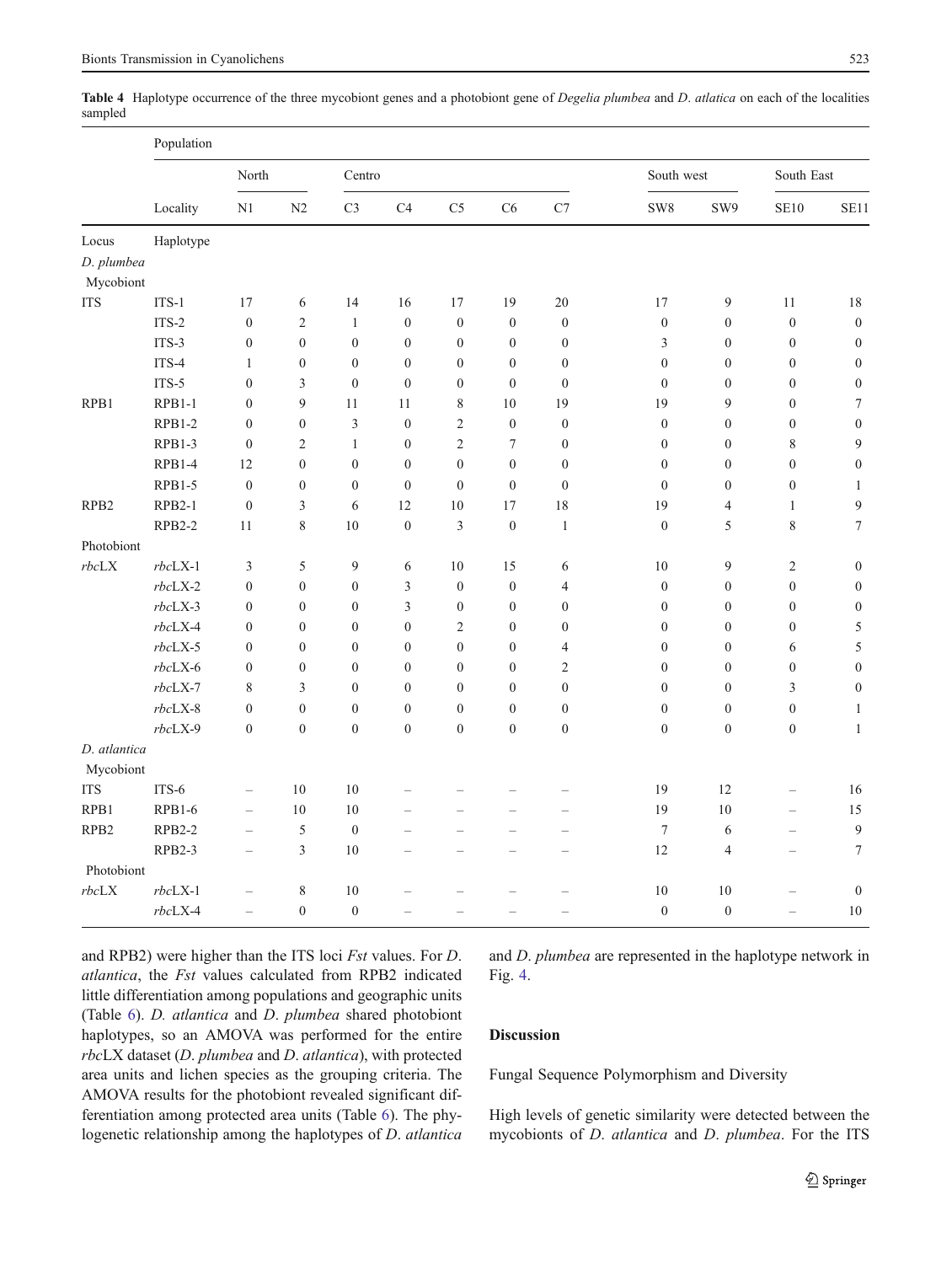<span id="page-7-0"></span>

| h<br>$\circ$<br>$\sim$<br>$\mathbf{\sim}$<br>$\overline{4}$<br>3<br>$\overline{\phantom{0}}$<br>$\sim$<br>$\sim$<br>4<br>$rbc\mathcal{L}X$<br>$\overline{10}$<br>$\circ$<br>${}^{\circ}$<br>$\overline{10}$<br>$\overline{10}$<br>$\overline{10}$<br>$\overline{10}$<br>$\infty$<br>Q<br>$\overline{c}$<br>$\overline{c}$<br>15<br>16<br>12<br>125<br>$\equiv$<br>$\equiv$<br>n<br>0.0000<br>0.0019<br>0.0000<br>0.0010<br>0.0006<br>0.0014<br>0.0000<br>0.0014<br>0.0002<br>0.0002<br>0.0009<br>0.0004<br>0.0015<br>0.0007<br>0.0004<br>0.0004<br>0.0004<br>0.0004<br>$\mu$<br>0.0000<br>0.7810<br>0.2500<br>0.8000<br>0.0000<br>0.5140<br>0.1052<br>0.2807<br>0.5500<br>0.8190<br>0.6880<br>0.0000<br>0.1642<br>0.1940<br>0.7273<br>0.4388<br>0.1781<br>0.1781<br>Hd<br>Concatenated<br>52<br>$\sim$ $\sim$<br>4<br>5<br>$\overline{4}$<br>$\sim$ $\sim$<br>$\sim$ $\sim$<br>$\sim$<br>$\mathcal{L}$<br>$\sim$<br>$\sim$<br>$\overline{\phantom{0}}$<br>$\overline{\phantom{0}}$<br>h<br>$\supseteq$<br>$\overline{10}$<br>15<br>$\overline{2}$<br>$\overline{19}$<br>$\circ$<br>∞<br>15<br>146<br>${}^{\circ}$<br>$\overline{19}$<br>$\overline{10}$<br>$\overline{16}$<br>$\Box$<br>$\Box$<br>$\overline{17}$<br>$\overline{19}$<br>$\simeq$<br>0.0000<br>0.0000<br>0.0024<br>0.0000<br>0.0000<br>0.0014<br>0.0028<br>0.0010<br>0.0035<br>0.0015<br>0.0000<br>0.0027<br>0.0007<br>0.0033<br>0.0031<br>0.0011<br>0.0011<br>0.0011<br>$\mu$<br>0.4910<br>0.0000<br>0.4363<br>0.0000<br>0.3846<br>0.0000<br>0.1053<br>0.0000<br>0.5555<br>0.2200<br>0.5250<br>0.0000<br>0.5330<br>0.5820<br>0.5000<br>0.4572<br>0.2478<br>0.5351<br>Hd<br>h<br>$\sim$ $\sim$<br>$\sim$<br>$\mathbf{\Omega}$<br>$\mathbf{\Omega}$<br>$\sim$<br>$\sim$ $\sim$<br>$\mathcal{L}$<br>$\sim$<br>$\sim$<br>$\sim$<br>$\overline{\phantom{0}}$<br>$\sim$<br>$\overline{\phantom{0}}$<br>$\overline{\phantom{0}}$<br>RPB <sub>2</sub><br>$\overline{16}$<br>$\overline{2}$<br>$\overline{13}$<br>$\overline{19}$<br>Ó<br>16<br>$\infty$<br>$\overline{10}$<br>$\overline{1}$<br>$\overline{10}$<br>16<br>$\overline{17}$<br>19<br>$\circ$<br>152<br>$\Box$<br>$\Box$<br>n<br>0.0000<br>0.0000<br>0.0000<br>0.0000<br>0.0000<br>0.0000<br>0.0008<br>0.0008<br>0.0000<br>0.0013<br>0.0000<br>0.0000<br>0.0014<br>0.0013<br>0.0000<br>0.0000<br>0.0004<br>0.0011<br>$\mu$<br>0.0000<br>0.4470<br>0.0000<br>0.0000<br>0.5820<br>0.0000<br>0.0000<br>0.0000<br>0.3270<br>0.0000<br>0.5454<br>0.0000<br>0.0000<br>0.4868<br>196<br>0.0000<br>0.0000<br>0.5147<br>0.2<br>Hd<br>h<br>$\sim$<br>$\sim$<br>$\epsilon$<br>$\epsilon$<br>$\sim$<br>$\mathfrak{c}$<br>$\overline{\phantom{0}}$<br>$\overline{\phantom{0}}$<br>$\overline{ }$<br>$\overline{\phantom{0}}$<br>$\overline{\phantom{0}}$<br>$\overline{\phantom{0}}$<br>RBB1<br>$\overline{10}$<br>$10$<br>${}^{\circ}$<br>150<br>12<br>15<br>12<br>19<br>$\overline{19}$<br>$\circ$<br>17<br>$\overline{19}$<br>$\overline{10}$<br>15<br>64<br>$\Box$<br>17<br>$\Box$<br>$\mathbf{u}$<br>0.0000<br>0.0000<br>0.0002<br>0.0014<br>0.0000<br>0.0005<br>0.0000<br>0.0000<br>0.0000<br>0.0000<br>0.0000<br>0.0000<br>0.0000<br>0.0000<br>0.0000<br>0.0000<br>0.0003<br>0.0002<br>0.0002<br>$\mu$<br>0.0000<br>0.0000<br>0.0000<br>0.1100<br>0.6546<br>0.0000<br>0.0000<br>0.0000<br>0.0000<br>0.2684<br>0.0000<br>0.0000<br>0.1060<br>0.0000<br>0.0000<br>0.0000<br>0.1333<br>0.1113<br>Hd<br>h<br>$\overline{\mathcal{L}}$<br>$\mathfrak{g}$<br>$\mathcal{L}$<br>$\sigma$<br>$\mathcal{L}$<br>$\overline{c}$<br>$\overline{10}$<br>$10$<br>$\overline{16}$<br>$\overline{19}$<br>$\overline{c}$<br>$\overline{19}$<br>$\overline{16}$<br>ГTS<br>18<br>15<br>17<br>$\circ$<br>$\overline{c}$<br>$\Box$<br>18<br>174<br>$\Box$<br>Degelia atlantica<br>Degelia plumbea<br>$\mathbf{u}$<br>Population<br>Southwest<br>Southwest<br>Southeast<br>Southeast<br>Average<br>Central<br>Central<br>North<br>North<br><b>SE10</b><br>Total<br>SE11<br>SW9<br>SE11<br><b>SW9</b><br><b>SW8</b><br>SW <sub>8</sub><br>$\tilde{z}$<br>$\Sigma$<br>$\mathbb{C}^3$<br>$\overline{z}$<br>$\mathbb{C}$<br>J4<br>$\infty$<br>C5<br>C <sub>7</sub> |                        |  |  |        |        |    |        |        |    |        |        |    |                   |        |        |
|-------------------------------------------------------------------------------------------------------------------------------------------------------------------------------------------------------------------------------------------------------------------------------------------------------------------------------------------------------------------------------------------------------------------------------------------------------------------------------------------------------------------------------------------------------------------------------------------------------------------------------------------------------------------------------------------------------------------------------------------------------------------------------------------------------------------------------------------------------------------------------------------------------------------------------------------------------------------------------------------------------------------------------------------------------------------------------------------------------------------------------------------------------------------------------------------------------------------------------------------------------------------------------------------------------------------------------------------------------------------------------------------------------------------------------------------------------------------------------------------------------------------------------------------------------------------------------------------------------------------------------------------------------------------------------------------------------------------------------------------------------------------------------------------------------------------------------------------------------------------------------------------------------------------------------------------------------------------------------------------------------------------------------------------------------------------------------------------------------------------------------------------------------------------------------------------------------------------------------------------------------------------------------------------------------------------------------------------------------------------------------------------------------------------------------------------------------------------------------------------------------------------------------------------------------------------------------------------------------------------------------------------------------------------------------------------------------------------------------------------------------------------------------------------------------------------------------------------------------------------------------------------------------------------------------------------------------------------------------------------------------------------------------------------------------------------------------------------------------------------------------------------------------------------------------------------------------------------------------------------------------------------------------------------------------------------------------------------------------------------------------------------------------------------------------------------------------------------------------------------------------------------------------------------------------------------------------------------------------------------------------------------------------------------------------------------------------------------------------------------------------------------------------------------------------------------------------------------------------------------------------------------------------------------------------------------------------------------------------------------------------------------------------------------------------------------------------------------------------------------------------------------------------|------------------------|--|--|--------|--------|----|--------|--------|----|--------|--------|----|-------------------|--------|--------|
|                                                                                                                                                                                                                                                                                                                                                                                                                                                                                                                                                                                                                                                                                                                                                                                                                                                                                                                                                                                                                                                                                                                                                                                                                                                                                                                                                                                                                                                                                                                                                                                                                                                                                                                                                                                                                                                                                                                                                                                                                                                                                                                                                                                                                                                                                                                                                                                                                                                                                                                                                                                                                                                                                                                                                                                                                                                                                                                                                                                                                                                                                                                                                                                                                                                                                                                                                                                                                                                                                                                                                                                                                                                                                                                                                                                                                                                                                                                                                                                                                                                                                                                                                       |                        |  |  |        |        |    |        |        |    |        |        |    |                   |        |        |
|                                                                                                                                                                                                                                                                                                                                                                                                                                                                                                                                                                                                                                                                                                                                                                                                                                                                                                                                                                                                                                                                                                                                                                                                                                                                                                                                                                                                                                                                                                                                                                                                                                                                                                                                                                                                                                                                                                                                                                                                                                                                                                                                                                                                                                                                                                                                                                                                                                                                                                                                                                                                                                                                                                                                                                                                                                                                                                                                                                                                                                                                                                                                                                                                                                                                                                                                                                                                                                                                                                                                                                                                                                                                                                                                                                                                                                                                                                                                                                                                                                                                                                                                                       |                        |  |  |        |        |    |        |        |    |        |        |    |                   | Hd     | $\mu$  |
|                                                                                                                                                                                                                                                                                                                                                                                                                                                                                                                                                                                                                                                                                                                                                                                                                                                                                                                                                                                                                                                                                                                                                                                                                                                                                                                                                                                                                                                                                                                                                                                                                                                                                                                                                                                                                                                                                                                                                                                                                                                                                                                                                                                                                                                                                                                                                                                                                                                                                                                                                                                                                                                                                                                                                                                                                                                                                                                                                                                                                                                                                                                                                                                                                                                                                                                                                                                                                                                                                                                                                                                                                                                                                                                                                                                                                                                                                                                                                                                                                                                                                                                                                       |                        |  |  |        |        |    |        |        |    |        |        |    |                   |        |        |
|                                                                                                                                                                                                                                                                                                                                                                                                                                                                                                                                                                                                                                                                                                                                                                                                                                                                                                                                                                                                                                                                                                                                                                                                                                                                                                                                                                                                                                                                                                                                                                                                                                                                                                                                                                                                                                                                                                                                                                                                                                                                                                                                                                                                                                                                                                                                                                                                                                                                                                                                                                                                                                                                                                                                                                                                                                                                                                                                                                                                                                                                                                                                                                                                                                                                                                                                                                                                                                                                                                                                                                                                                                                                                                                                                                                                                                                                                                                                                                                                                                                                                                                                                       |                        |  |  |        |        |    |        |        |    |        |        |    |                   |        |        |
|                                                                                                                                                                                                                                                                                                                                                                                                                                                                                                                                                                                                                                                                                                                                                                                                                                                                                                                                                                                                                                                                                                                                                                                                                                                                                                                                                                                                                                                                                                                                                                                                                                                                                                                                                                                                                                                                                                                                                                                                                                                                                                                                                                                                                                                                                                                                                                                                                                                                                                                                                                                                                                                                                                                                                                                                                                                                                                                                                                                                                                                                                                                                                                                                                                                                                                                                                                                                                                                                                                                                                                                                                                                                                                                                                                                                                                                                                                                                                                                                                                                                                                                                                       |                        |  |  |        |        |    |        |        |    |        |        |    |                   | 0.4360 | 0.0100 |
|                                                                                                                                                                                                                                                                                                                                                                                                                                                                                                                                                                                                                                                                                                                                                                                                                                                                                                                                                                                                                                                                                                                                                                                                                                                                                                                                                                                                                                                                                                                                                                                                                                                                                                                                                                                                                                                                                                                                                                                                                                                                                                                                                                                                                                                                                                                                                                                                                                                                                                                                                                                                                                                                                                                                                                                                                                                                                                                                                                                                                                                                                                                                                                                                                                                                                                                                                                                                                                                                                                                                                                                                                                                                                                                                                                                                                                                                                                                                                                                                                                                                                                                                                       |                        |  |  |        |        |    |        |        |    |        |        |    |                   | 0.5350 | 0.0131 |
|                                                                                                                                                                                                                                                                                                                                                                                                                                                                                                                                                                                                                                                                                                                                                                                                                                                                                                                                                                                                                                                                                                                                                                                                                                                                                                                                                                                                                                                                                                                                                                                                                                                                                                                                                                                                                                                                                                                                                                                                                                                                                                                                                                                                                                                                                                                                                                                                                                                                                                                                                                                                                                                                                                                                                                                                                                                                                                                                                                                                                                                                                                                                                                                                                                                                                                                                                                                                                                                                                                                                                                                                                                                                                                                                                                                                                                                                                                                                                                                                                                                                                                                                                       |                        |  |  |        |        |    |        |        |    |        |        |    |                   |        |        |
|                                                                                                                                                                                                                                                                                                                                                                                                                                                                                                                                                                                                                                                                                                                                                                                                                                                                                                                                                                                                                                                                                                                                                                                                                                                                                                                                                                                                                                                                                                                                                                                                                                                                                                                                                                                                                                                                                                                                                                                                                                                                                                                                                                                                                                                                                                                                                                                                                                                                                                                                                                                                                                                                                                                                                                                                                                                                                                                                                                                                                                                                                                                                                                                                                                                                                                                                                                                                                                                                                                                                                                                                                                                                                                                                                                                                                                                                                                                                                                                                                                                                                                                                                       |                        |  |  |        |        |    |        |        |    |        |        |    |                   | 0.0000 | 0.0000 |
|                                                                                                                                                                                                                                                                                                                                                                                                                                                                                                                                                                                                                                                                                                                                                                                                                                                                                                                                                                                                                                                                                                                                                                                                                                                                                                                                                                                                                                                                                                                                                                                                                                                                                                                                                                                                                                                                                                                                                                                                                                                                                                                                                                                                                                                                                                                                                                                                                                                                                                                                                                                                                                                                                                                                                                                                                                                                                                                                                                                                                                                                                                                                                                                                                                                                                                                                                                                                                                                                                                                                                                                                                                                                                                                                                                                                                                                                                                                                                                                                                                                                                                                                                       |                        |  |  |        |        |    |        |        |    |        |        |    |                   | 0.6810 | 0.0199 |
|                                                                                                                                                                                                                                                                                                                                                                                                                                                                                                                                                                                                                                                                                                                                                                                                                                                                                                                                                                                                                                                                                                                                                                                                                                                                                                                                                                                                                                                                                                                                                                                                                                                                                                                                                                                                                                                                                                                                                                                                                                                                                                                                                                                                                                                                                                                                                                                                                                                                                                                                                                                                                                                                                                                                                                                                                                                                                                                                                                                                                                                                                                                                                                                                                                                                                                                                                                                                                                                                                                                                                                                                                                                                                                                                                                                                                                                                                                                                                                                                                                                                                                                                                       |                        |  |  |        |        |    |        |        |    |        |        |    |                   | 0.3000 | 0.0098 |
|                                                                                                                                                                                                                                                                                                                                                                                                                                                                                                                                                                                                                                                                                                                                                                                                                                                                                                                                                                                                                                                                                                                                                                                                                                                                                                                                                                                                                                                                                                                                                                                                                                                                                                                                                                                                                                                                                                                                                                                                                                                                                                                                                                                                                                                                                                                                                                                                                                                                                                                                                                                                                                                                                                                                                                                                                                                                                                                                                                                                                                                                                                                                                                                                                                                                                                                                                                                                                                                                                                                                                                                                                                                                                                                                                                                                                                                                                                                                                                                                                                                                                                                                                       |                        |  |  |        |        |    |        |        |    |        |        |    |                   | 0.0000 | 0.0000 |
|                                                                                                                                                                                                                                                                                                                                                                                                                                                                                                                                                                                                                                                                                                                                                                                                                                                                                                                                                                                                                                                                                                                                                                                                                                                                                                                                                                                                                                                                                                                                                                                                                                                                                                                                                                                                                                                                                                                                                                                                                                                                                                                                                                                                                                                                                                                                                                                                                                                                                                                                                                                                                                                                                                                                                                                                                                                                                                                                                                                                                                                                                                                                                                                                                                                                                                                                                                                                                                                                                                                                                                                                                                                                                                                                                                                                                                                                                                                                                                                                                                                                                                                                                       |                        |  |  |        |        |    |        |        |    |        |        |    |                   | 0.7660 | 0.0210 |
|                                                                                                                                                                                                                                                                                                                                                                                                                                                                                                                                                                                                                                                                                                                                                                                                                                                                                                                                                                                                                                                                                                                                                                                                                                                                                                                                                                                                                                                                                                                                                                                                                                                                                                                                                                                                                                                                                                                                                                                                                                                                                                                                                                                                                                                                                                                                                                                                                                                                                                                                                                                                                                                                                                                                                                                                                                                                                                                                                                                                                                                                                                                                                                                                                                                                                                                                                                                                                                                                                                                                                                                                                                                                                                                                                                                                                                                                                                                                                                                                                                                                                                                                                       |                        |  |  |        |        |    |        |        |    |        |        |    |                   |        |        |
|                                                                                                                                                                                                                                                                                                                                                                                                                                                                                                                                                                                                                                                                                                                                                                                                                                                                                                                                                                                                                                                                                                                                                                                                                                                                                                                                                                                                                                                                                                                                                                                                                                                                                                                                                                                                                                                                                                                                                                                                                                                                                                                                                                                                                                                                                                                                                                                                                                                                                                                                                                                                                                                                                                                                                                                                                                                                                                                                                                                                                                                                                                                                                                                                                                                                                                                                                                                                                                                                                                                                                                                                                                                                                                                                                                                                                                                                                                                                                                                                                                                                                                                                                       |                        |  |  |        |        |    |        |        |    |        |        |    |                   | 0.0000 | 0.0000 |
|                                                                                                                                                                                                                                                                                                                                                                                                                                                                                                                                                                                                                                                                                                                                                                                                                                                                                                                                                                                                                                                                                                                                                                                                                                                                                                                                                                                                                                                                                                                                                                                                                                                                                                                                                                                                                                                                                                                                                                                                                                                                                                                                                                                                                                                                                                                                                                                                                                                                                                                                                                                                                                                                                                                                                                                                                                                                                                                                                                                                                                                                                                                                                                                                                                                                                                                                                                                                                                                                                                                                                                                                                                                                                                                                                                                                                                                                                                                                                                                                                                                                                                                                                       |                        |  |  |        |        |    |        |        |    |        |        |    |                   | 0.0000 | 0.0000 |
|                                                                                                                                                                                                                                                                                                                                                                                                                                                                                                                                                                                                                                                                                                                                                                                                                                                                                                                                                                                                                                                                                                                                                                                                                                                                                                                                                                                                                                                                                                                                                                                                                                                                                                                                                                                                                                                                                                                                                                                                                                                                                                                                                                                                                                                                                                                                                                                                                                                                                                                                                                                                                                                                                                                                                                                                                                                                                                                                                                                                                                                                                                                                                                                                                                                                                                                                                                                                                                                                                                                                                                                                                                                                                                                                                                                                                                                                                                                                                                                                                                                                                                                                                       |                        |  |  |        |        |    |        |        |    |        |        |    |                   |        |        |
|                                                                                                                                                                                                                                                                                                                                                                                                                                                                                                                                                                                                                                                                                                                                                                                                                                                                                                                                                                                                                                                                                                                                                                                                                                                                                                                                                                                                                                                                                                                                                                                                                                                                                                                                                                                                                                                                                                                                                                                                                                                                                                                                                                                                                                                                                                                                                                                                                                                                                                                                                                                                                                                                                                                                                                                                                                                                                                                                                                                                                                                                                                                                                                                                                                                                                                                                                                                                                                                                                                                                                                                                                                                                                                                                                                                                                                                                                                                                                                                                                                                                                                                                                       |                        |  |  |        |        |    |        |        |    |        |        |    |                   | 0.6454 | 0.0080 |
|                                                                                                                                                                                                                                                                                                                                                                                                                                                                                                                                                                                                                                                                                                                                                                                                                                                                                                                                                                                                                                                                                                                                                                                                                                                                                                                                                                                                                                                                                                                                                                                                                                                                                                                                                                                                                                                                                                                                                                                                                                                                                                                                                                                                                                                                                                                                                                                                                                                                                                                                                                                                                                                                                                                                                                                                                                                                                                                                                                                                                                                                                                                                                                                                                                                                                                                                                                                                                                                                                                                                                                                                                                                                                                                                                                                                                                                                                                                                                                                                                                                                                                                                                       |                        |  |  |        |        |    |        |        |    |        |        |    |                   | 0.6960 | 0.0092 |
|                                                                                                                                                                                                                                                                                                                                                                                                                                                                                                                                                                                                                                                                                                                                                                                                                                                                                                                                                                                                                                                                                                                                                                                                                                                                                                                                                                                                                                                                                                                                                                                                                                                                                                                                                                                                                                                                                                                                                                                                                                                                                                                                                                                                                                                                                                                                                                                                                                                                                                                                                                                                                                                                                                                                                                                                                                                                                                                                                                                                                                                                                                                                                                                                                                                                                                                                                                                                                                                                                                                                                                                                                                                                                                                                                                                                                                                                                                                                                                                                                                                                                                                                                       |                        |  |  |        |        |    |        |        |    |        |        |    |                   | 0.3431 | 0.0075 |
|                                                                                                                                                                                                                                                                                                                                                                                                                                                                                                                                                                                                                                                                                                                                                                                                                                                                                                                                                                                                                                                                                                                                                                                                                                                                                                                                                                                                                                                                                                                                                                                                                                                                                                                                                                                                                                                                                                                                                                                                                                                                                                                                                                                                                                                                                                                                                                                                                                                                                                                                                                                                                                                                                                                                                                                                                                                                                                                                                                                                                                                                                                                                                                                                                                                                                                                                                                                                                                                                                                                                                                                                                                                                                                                                                                                                                                                                                                                                                                                                                                                                                                                                                       |                        |  |  |        |        |    |        |        |    |        |        |    |                   | 0.3690 | 0.0082 |
|                                                                                                                                                                                                                                                                                                                                                                                                                                                                                                                                                                                                                                                                                                                                                                                                                                                                                                                                                                                                                                                                                                                                                                                                                                                                                                                                                                                                                                                                                                                                                                                                                                                                                                                                                                                                                                                                                                                                                                                                                                                                                                                                                                                                                                                                                                                                                                                                                                                                                                                                                                                                                                                                                                                                                                                                                                                                                                                                                                                                                                                                                                                                                                                                                                                                                                                                                                                                                                                                                                                                                                                                                                                                                                                                                                                                                                                                                                                                                                                                                                                                                                                                                       |                        |  |  |        |        |    |        |        |    |        |        |    |                   |        |        |
|                                                                                                                                                                                                                                                                                                                                                                                                                                                                                                                                                                                                                                                                                                                                                                                                                                                                                                                                                                                                                                                                                                                                                                                                                                                                                                                                                                                                                                                                                                                                                                                                                                                                                                                                                                                                                                                                                                                                                                                                                                                                                                                                                                                                                                                                                                                                                                                                                                                                                                                                                                                                                                                                                                                                                                                                                                                                                                                                                                                                                                                                                                                                                                                                                                                                                                                                                                                                                                                                                                                                                                                                                                                                                                                                                                                                                                                                                                                                                                                                                                                                                                                                                       |                        |  |  |        |        |    |        |        |    |        |        |    |                   |        |        |
|                                                                                                                                                                                                                                                                                                                                                                                                                                                                                                                                                                                                                                                                                                                                                                                                                                                                                                                                                                                                                                                                                                                                                                                                                                                                                                                                                                                                                                                                                                                                                                                                                                                                                                                                                                                                                                                                                                                                                                                                                                                                                                                                                                                                                                                                                                                                                                                                                                                                                                                                                                                                                                                                                                                                                                                                                                                                                                                                                                                                                                                                                                                                                                                                                                                                                                                                                                                                                                                                                                                                                                                                                                                                                                                                                                                                                                                                                                                                                                                                                                                                                                                                                       |                        |  |  |        |        |    |        |        |    |        |        |    |                   | 0.0000 | 0.0000 |
|                                                                                                                                                                                                                                                                                                                                                                                                                                                                                                                                                                                                                                                                                                                                                                                                                                                                                                                                                                                                                                                                                                                                                                                                                                                                                                                                                                                                                                                                                                                                                                                                                                                                                                                                                                                                                                                                                                                                                                                                                                                                                                                                                                                                                                                                                                                                                                                                                                                                                                                                                                                                                                                                                                                                                                                                                                                                                                                                                                                                                                                                                                                                                                                                                                                                                                                                                                                                                                                                                                                                                                                                                                                                                                                                                                                                                                                                                                                                                                                                                                                                                                                                                       |                        |  |  |        |        |    |        |        |    |        |        |    |                   |        |        |
|                                                                                                                                                                                                                                                                                                                                                                                                                                                                                                                                                                                                                                                                                                                                                                                                                                                                                                                                                                                                                                                                                                                                                                                                                                                                                                                                                                                                                                                                                                                                                                                                                                                                                                                                                                                                                                                                                                                                                                                                                                                                                                                                                                                                                                                                                                                                                                                                                                                                                                                                                                                                                                                                                                                                                                                                                                                                                                                                                                                                                                                                                                                                                                                                                                                                                                                                                                                                                                                                                                                                                                                                                                                                                                                                                                                                                                                                                                                                                                                                                                                                                                                                                       |                        |  |  |        |        |    |        |        |    |        |        |    |                   | 0.0000 | 0.0000 |
|                                                                                                                                                                                                                                                                                                                                                                                                                                                                                                                                                                                                                                                                                                                                                                                                                                                                                                                                                                                                                                                                                                                                                                                                                                                                                                                                                                                                                                                                                                                                                                                                                                                                                                                                                                                                                                                                                                                                                                                                                                                                                                                                                                                                                                                                                                                                                                                                                                                                                                                                                                                                                                                                                                                                                                                                                                                                                                                                                                                                                                                                                                                                                                                                                                                                                                                                                                                                                                                                                                                                                                                                                                                                                                                                                                                                                                                                                                                                                                                                                                                                                                                                                       |                        |  |  |        |        |    |        |        |    |        |        |    |                   |        |        |
|                                                                                                                                                                                                                                                                                                                                                                                                                                                                                                                                                                                                                                                                                                                                                                                                                                                                                                                                                                                                                                                                                                                                                                                                                                                                                                                                                                                                                                                                                                                                                                                                                                                                                                                                                                                                                                                                                                                                                                                                                                                                                                                                                                                                                                                                                                                                                                                                                                                                                                                                                                                                                                                                                                                                                                                                                                                                                                                                                                                                                                                                                                                                                                                                                                                                                                                                                                                                                                                                                                                                                                                                                                                                                                                                                                                                                                                                                                                                                                                                                                                                                                                                                       |                        |  |  |        |        |    |        |        |    |        |        |    |                   | 0.0000 | 0.0000 |
|                                                                                                                                                                                                                                                                                                                                                                                                                                                                                                                                                                                                                                                                                                                                                                                                                                                                                                                                                                                                                                                                                                                                                                                                                                                                                                                                                                                                                                                                                                                                                                                                                                                                                                                                                                                                                                                                                                                                                                                                                                                                                                                                                                                                                                                                                                                                                                                                                                                                                                                                                                                                                                                                                                                                                                                                                                                                                                                                                                                                                                                                                                                                                                                                                                                                                                                                                                                                                                                                                                                                                                                                                                                                                                                                                                                                                                                                                                                                                                                                                                                                                                                                                       |                        |  |  |        |        |    |        |        |    |        |        |    |                   | 0.0000 | 0.0000 |
|                                                                                                                                                                                                                                                                                                                                                                                                                                                                                                                                                                                                                                                                                                                                                                                                                                                                                                                                                                                                                                                                                                                                                                                                                                                                                                                                                                                                                                                                                                                                                                                                                                                                                                                                                                                                                                                                                                                                                                                                                                                                                                                                                                                                                                                                                                                                                                                                                                                                                                                                                                                                                                                                                                                                                                                                                                                                                                                                                                                                                                                                                                                                                                                                                                                                                                                                                                                                                                                                                                                                                                                                                                                                                                                                                                                                                                                                                                                                                                                                                                                                                                                                                       |                        |  |  |        |        |    |        |        |    |        |        |    |                   |        |        |
|                                                                                                                                                                                                                                                                                                                                                                                                                                                                                                                                                                                                                                                                                                                                                                                                                                                                                                                                                                                                                                                                                                                                                                                                                                                                                                                                                                                                                                                                                                                                                                                                                                                                                                                                                                                                                                                                                                                                                                                                                                                                                                                                                                                                                                                                                                                                                                                                                                                                                                                                                                                                                                                                                                                                                                                                                                                                                                                                                                                                                                                                                                                                                                                                                                                                                                                                                                                                                                                                                                                                                                                                                                                                                                                                                                                                                                                                                                                                                                                                                                                                                                                                                       |                        |  |  |        |        |    |        |        |    |        |        |    |                   | 0.0000 | 0.0000 |
|                                                                                                                                                                                                                                                                                                                                                                                                                                                                                                                                                                                                                                                                                                                                                                                                                                                                                                                                                                                                                                                                                                                                                                                                                                                                                                                                                                                                                                                                                                                                                                                                                                                                                                                                                                                                                                                                                                                                                                                                                                                                                                                                                                                                                                                                                                                                                                                                                                                                                                                                                                                                                                                                                                                                                                                                                                                                                                                                                                                                                                                                                                                                                                                                                                                                                                                                                                                                                                                                                                                                                                                                                                                                                                                                                                                                                                                                                                                                                                                                                                                                                                                                                       | 0.0000<br>67<br>Totall |  |  | 0.0000 | 0.0000 | 63 | 0.4987 | 0.0011 | 63 | 0.1662 | 0.0004 | 48 | $\mathbf{\Omega}$ | 0.3316 | 0.1070 |
| 0.0003<br>0.1428<br>0.0009<br>0.4282<br>0.0000<br>0.0000<br>0.0000<br>0.0000<br>Average                                                                                                                                                                                                                                                                                                                                                                                                                                                                                                                                                                                                                                                                                                                                                                                                                                                                                                                                                                                                                                                                                                                                                                                                                                                                                                                                                                                                                                                                                                                                                                                                                                                                                                                                                                                                                                                                                                                                                                                                                                                                                                                                                                                                                                                                                                                                                                                                                                                                                                                                                                                                                                                                                                                                                                                                                                                                                                                                                                                                                                                                                                                                                                                                                                                                                                                                                                                                                                                                                                                                                                                                                                                                                                                                                                                                                                                                                                                                                                                                                                                               |                        |  |  |        |        |    |        |        |    |        |        |    |                   | 0.0000 | 0.0000 |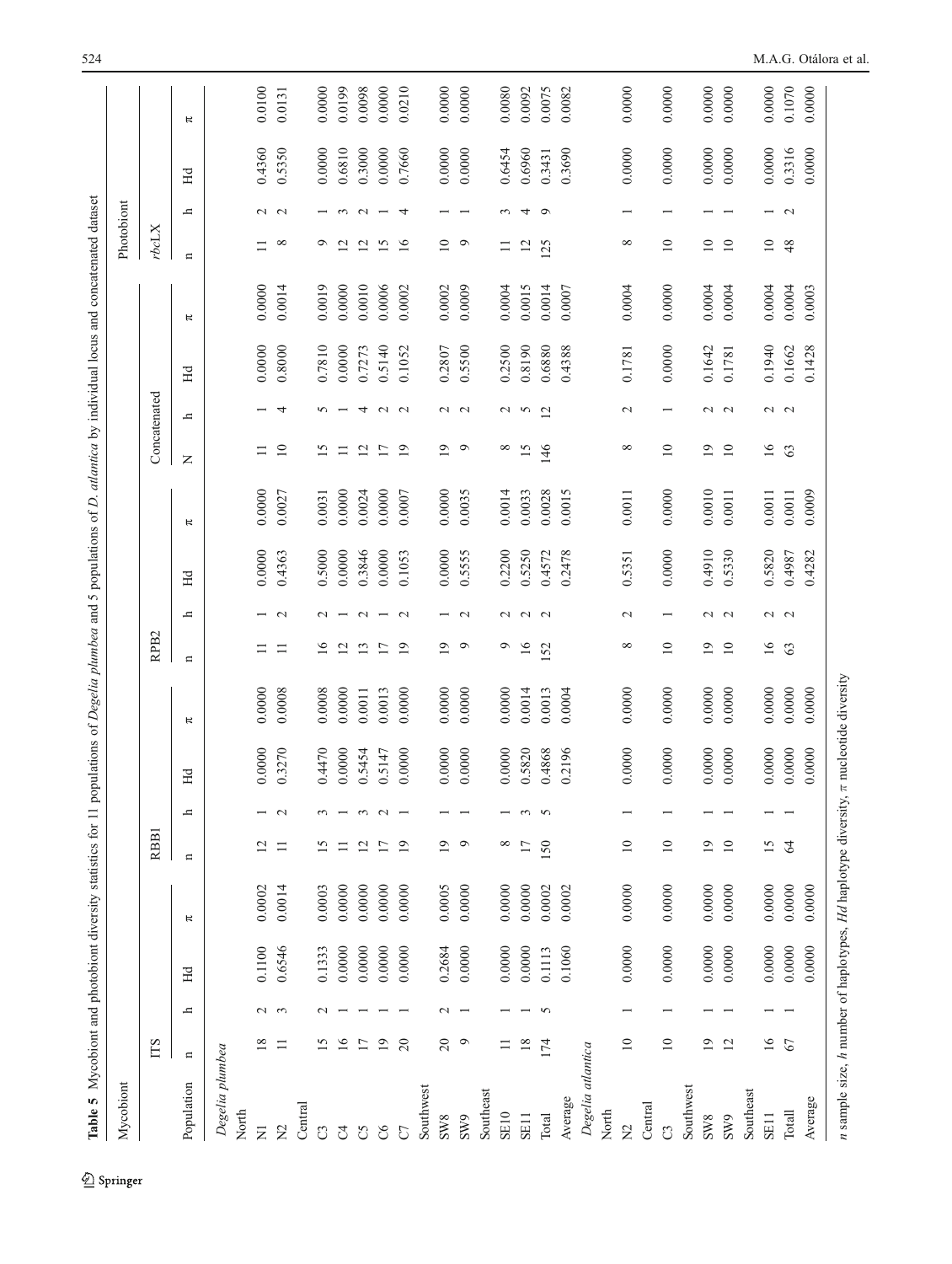<span id="page-8-0"></span>



Fig. 2 Box plots of haplotype diversity (Hd) and nucleotide diversity  $(π)$  based on the locus of the mycobiont in the populations of D. plumbea and D. atlantica. The thick central horizontal line in the

box plot represents the median. Each box encompasses 50 % of the samples, each *bracket* includes 95 % of the samples, and *individual* points represent outliers

region (544 bp) and RPB1 fragment (804 bp), only two pairwise differences were identified between the most common ITS and RPB1 haplotypes of D. plumbea and the unique ITS and RPB1 D. atlantica haplotypes (Table [2](#page-4-0), Fig. [4](#page-9-0)). Previous studies, that assessed genetic diversity in lichens with the same three molecular markers used in this study, detected higher levels of polymorphism [\[13](#page-12-0), [18](#page-12-0), [27,](#page-12-0) [38,](#page-12-0) [48](#page-12-0), [62](#page-13-0)]. The ITS gene usually has higher pairwise differences within and among species than that observed in this study. A pairwise difference among ITS haplotypes has frequently been attributed to differences at the species level [\[18](#page-12-0), [27](#page-12-0), [38,](#page-12-0) [48,](#page-12-0) [62\]](#page-13-0). Thus, our results may suggest that *D*. atlantica and D. plumbea do not correspond to two distinct species. However, there was no overall evidence of gene flow between the two species. The ITS and RPB1 haplotypes were not shared by D. plumbea and D. atlantica

 $**$  $0.8$  $0.6$  $E$  $\ddot{c}$  $0.2$  $_{\rm 0.0}$ D. atlantica D. plumbea D. atlantica D. plumbea Mycobiont Photobiont

individuals (Fig. [4](#page-9-0)), although the species are sympatric (i.e., they were distributed in the same locality or even on the same tree). Therefore, our results show that reproductive isolation was present and that the current recognition of two distinct species should be maintained. Nevertheless, the species shared an RPB2 haplotype, which could indicate a recent speciation process where incomplete sorting has occurred. Although the species exhibited high levels of genetic similarity, *D. plumbea* and *D. atlantica* phenotypic characteristics are sufficient to diagnose each taxon (see introduction).

The differences in the levels of genetic diversity between the mycobionts of  $D$ . plumbea and  $D$ . atlantica (Fig. 2) indicate that the genetic diversity of these species is highly influenced by the reproductive system, which is consistent with a previous study of green algal-lichen species [[62\]](#page-13-0). Our results indicated higher values of genetic diversity in D.



Fig. 3 Box plots of haplotype diversity (Hd) and nucleotide diversity (π) for the mycobiont and photobiont in populations of D. plumbea and D. atlantica. The mycobiont diversity values were obtained from a combined dataset of the three loci. The thick central horizontal line in

the box plot represents the median. Each box encompasses 50 % of the samples, each *bracket* includes 95 % of the samples, and *individual points* represent outliers. Significance values  $*P<0.1$ ,  $*P<0.05$ , and  $NS = P > 0.1$  (nonparametric Kruskal-Wallis test)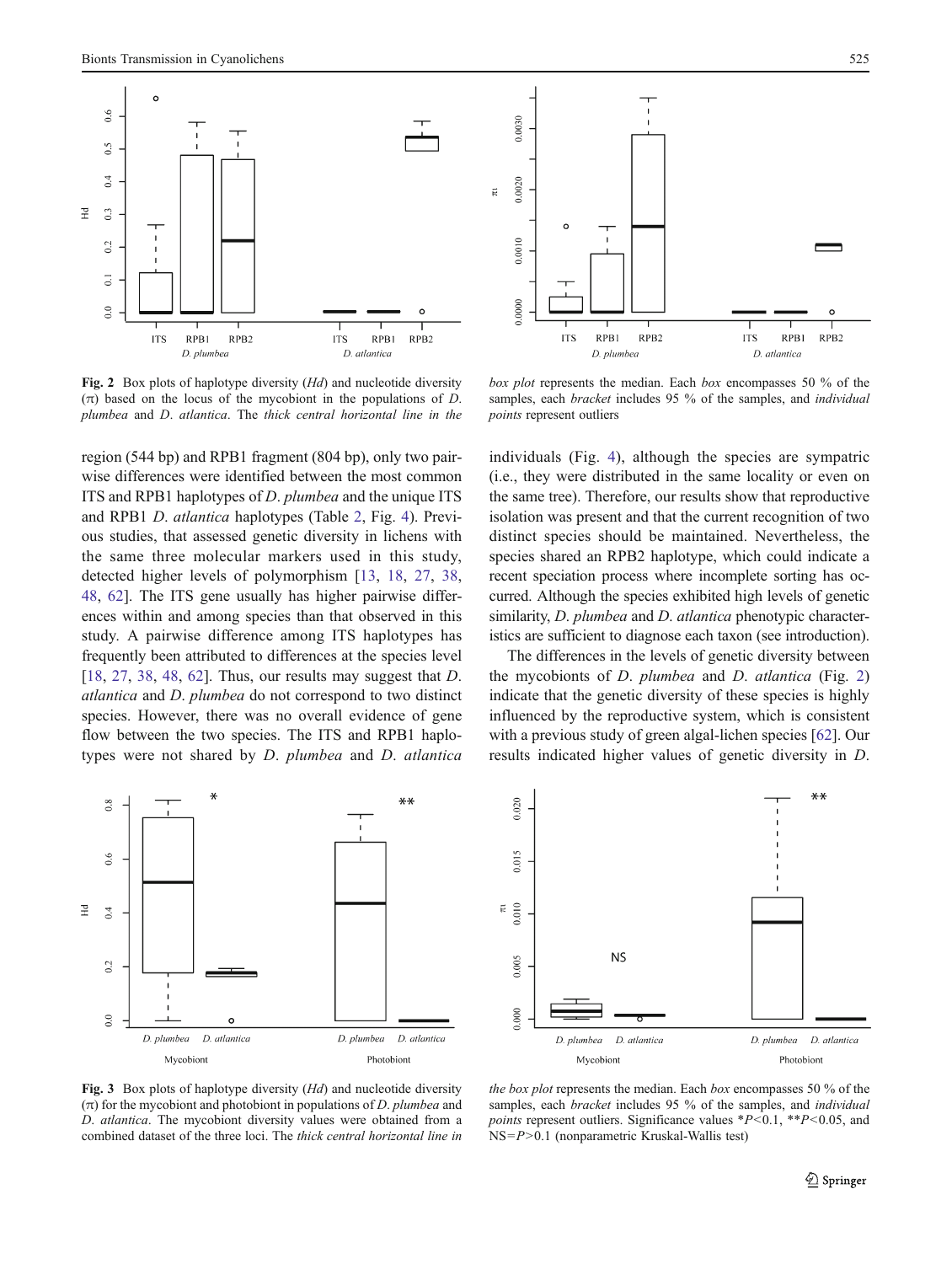<span id="page-9-0"></span>

| 526                                                                      |                  |                 |          |          |              |          | M.A.G. Otálora et al. |
|--------------------------------------------------------------------------|------------------|-----------------|----------|----------|--------------|----------|-----------------------|
| <b>Table 6</b> Analysis of molecular<br>variance (AMOVA) partitioned     |                  | D. plumbea      |          |          | D. atlantica |          |                       |
| among regions $(F_{CT})$ , among<br>population within regions $(F_{SC})$ |                  | $F_{\text{CT}}$ | $F_{SC}$ | $F_{ST}$ | $F_{\rm CT}$ | $F_{SC}$ | $F_{ST}$              |
| and within populations $(F_{ST})$                                        | Mycobiont        |                 |          |          |              |          |                       |
|                                                                          | <b>ITS</b>       | 0.0493          | 0.1321   | 0.1280   | 0.0000       | 0.0000   | 0.0000                |
|                                                                          | RPB1             | 0.2718          | 0.4701   | 0.1749   | 0.0000       | 0.0000   | 0.0000                |
|                                                                          | RPB <sub>2</sub> | 0.2676          | 0.3917   | 0.5545   | 0.1268       | 0.0447   | 0.1659                |

Combined 0.1613 0.4971 0.5783 0.0401 0.0109 0.05

rbcLX 0.4083 0.2871 0.5782

Fixation indices are indicated and values in bold indicates statistically significant  $(P<0.05)$ 

plumbea (Figs. [2](#page-8-0) and [3](#page-8-0)), which is a sexual species, suggesting the greater effectiveness of sexual reproduction in the generation of new genotypes compared with vegetative reproduction. However, two D. plumbea populations were monomorphic at three loci (Table [5](#page-7-0) and Fig. [2](#page-8-0)). Overall, the levels of genetic diversity for the three loci in D. plumbea were markedly lower than levels reported for other threatened [[27\]](#page-12-0) or common lichen species [\[28](#page-12-0), [48,](#page-12-0) [57](#page-13-0), [62,](#page-13-0) [63](#page-13-0)]. If sexual reproduction facilitates genetic exchange and the generation of novel alleles, we expected an increased number of alleles per locus at the local and regional levels in D. plumbea. The low levels of genetic diversity detected in D.

Photobiont

plumbea relative to other lichens may be a result of demographic (range contraction and habitat fragmentation) or genetic processes (genetic bottlenecks, founder effects, and drift) that were not tested in this study.

The fungal components of the five *D. atlantica* populations had a high level of clonality. Clonal reproduction typically enhances population persistence via short range dispersal, but it also reduces genetic variability and affects the species' capacity for resources and competition, which also increases the probability of local extinction [\[14](#page-12-0)]. The low number of D. atlantica populations and individuals could be a consequence of a bottleneck and demographic



Fig. 4 Median-joining haplotype networks for (a) mycobiont ITS, RPB1 and RPB2 loci and (b) photobiont rbcLX locus within D. plumbea and D. atlantica in central Spain. Species are color coded in all networks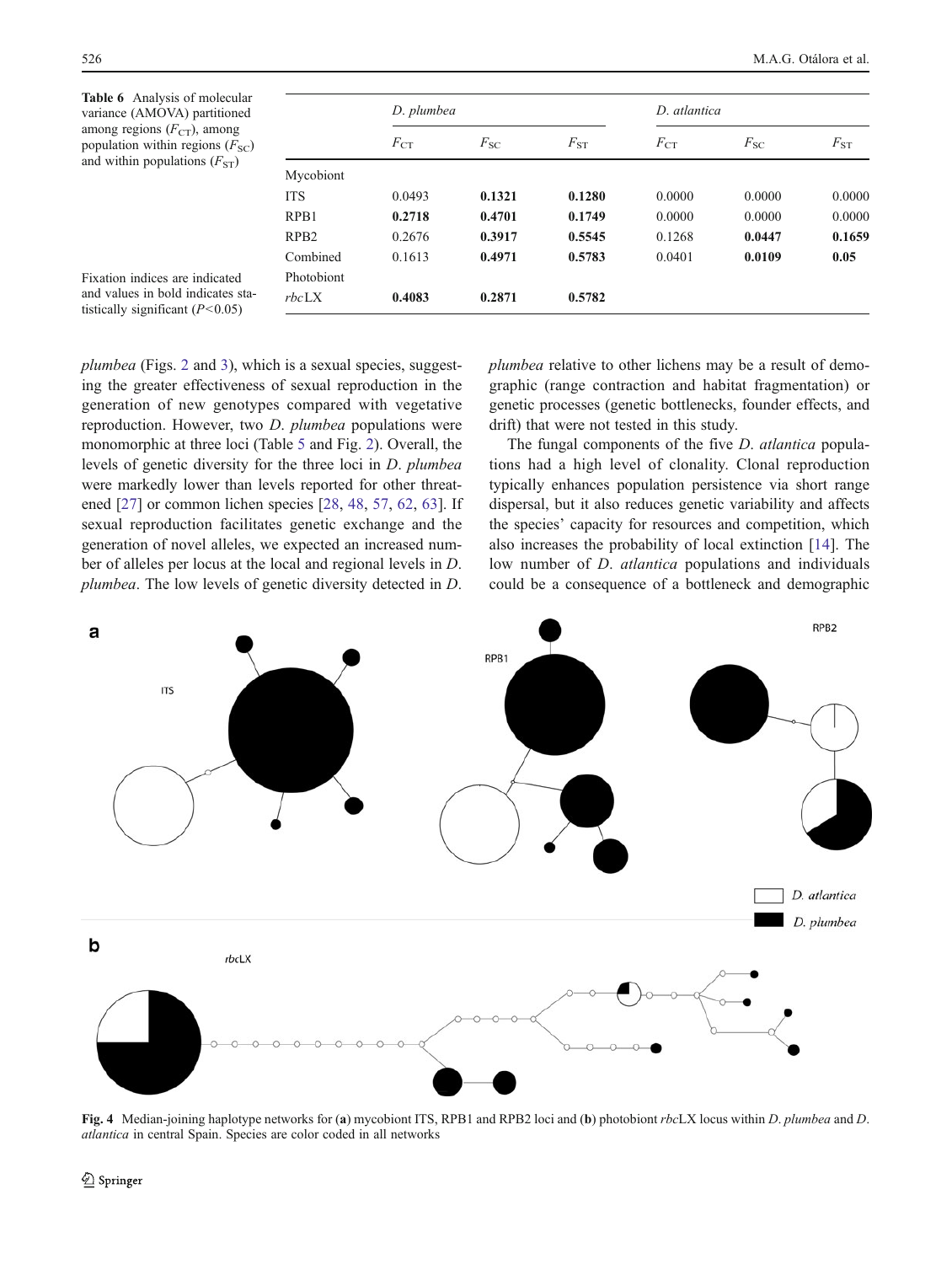factors, which may have reduced its genetic diversity levels and its capacity to adapt to habitat modifications.

# Photobiont Polymorphism and Diversity

In terms of the photobiont, our results showed that D. plumbea and D. atlantica shared Nostoc haplotypes, where rbcLX-1 was the most common haplotype detected in most localities (Table [4](#page-6-0), Fig. [4\)](#page-9-0). It is widely accepted that a single Nostoc haplotype can be associated with multiple species of lichen-forming fungi, sometimes from distantly related lineages  $[15, 36, 37, 46, 47]$  $[15, 36, 37, 46, 47]$  $[15, 36, 37, 46, 47]$  $[15, 36, 37, 46, 47]$  $[15, 36, 37, 46, 47]$  $[15, 36, 37, 46, 47]$  $[15, 36, 37, 46, 47]$  $[15, 36, 37, 46, 47]$  $[15, 36, 37, 46, 47]$  $[15, 36, 37, 46, 47]$  $[15, 36, 37, 46, 47]$ . In the case of *D. plumbea* (sexual species) the results showed that the mycobiont could associate with multiple Nostoc haplotypes, producing a generalist pattern and effective horizontal biont transmission. Generalist patterns should allow lichen species to extend their ecological range if the photobionts vary in their ecological requirements [[35,](#page-12-0) [63\]](#page-13-0). Symbiont generalist patterns have been reported in cyanolichens [\[46](#page-12-0), [61\]](#page-13-0) and other symbiotic associations, including coral–algal symbioses [\[42,](#page-12-0) [49](#page-12-0)], mycorrhizae [[43](#page-12-0)], and fungus-farming insects [\[1,](#page-11-0) [53\]](#page-13-0).

Our results demonstrate that reproductive strategies significantly affect Nostoc genetic diversity in D. plumbea and D. atlantica (Fig. [3](#page-8-0)). Increased levels of photobiont (Nostoc) diversity were observed in D. plumbea compared with D. atlantica, indicating that sexual reproduction promotes horizontal transmission, whereas vegetative reproduction favors the clonal transmission of bionts in lichens of the genus Degelia. A generalist pattern was detected in D. plumbea, whereas D. atlantica expressed a relatively specific pattern where it associated with only two photobiont haplotypes (Table [4\)](#page-6-0). In general, in species that lack vegetative propagules, such as D. plumbea, the bionts must be dispersed independently (horizontal photobiont transmission), and a re-lichenization process must occur, minimizing the specialization on one photobiont. In the case of D. plumbea, that necessary relichenization likely occurs with Nostoc dispersed by asexual species, which are recognized as important dispersers of the photobionts [\[46](#page-12-0), [47](#page-12-0)]. This, therefore, explains why D. plumbea and D. atlantica share predominantly one Nostoc haplotype.

In the case of asexual species that co-disperse both symbionts, a vertical photobiont transmission with narrower photobiont range might be expected. However, this has not always been observed. Previous reports have shown that horizontal biont transmission is also frequent in asexual lichen species, especially in those species with broad ecological ranges [\[37](#page-12-0), [62\]](#page-13-0). Strict vertical transmission tends to reduce the genetic diversity of bionts, thereby affecting the capability of lichen species to colonize new habitats or niches [\[4](#page-11-0), [37,](#page-12-0) [58](#page-13-0), [61](#page-13-0)–[63\]](#page-13-0). The low, almost null, diversity of the photobionts in populations of D. atlantica indicates that this species is highly specific in its selection of photobionts (narrow photobiont spectrum). Because narrow photobiont spectrum tends to limit the ecological range of a lichen species [[58,](#page-13-0) [61](#page-13-0)–[63](#page-13-0)], we hypothesize that the low photobiont diversity of D. atlantica might be one of the factors that affect the population number and population size of this species in central Spain.

#### Fungal Genetic Structure

A clonal population structure was detected in asexual D. atlantica populations from central Spain. Identical multiloci genotypes were observed in individuals that were geographically separated by more than 350 km (N2 and SW9). This could suggest effective long range dispersal propagules. However, vegetative propagules are better suited to the establishment of new individuals within short distances [\[9](#page-12-0), [52](#page-13-0)]; therefore, it is not possible to assert that the observed clonality resulted from recent long distance dispersal. The genetic structure of *D. atlantica* populations is probably the result of demographic factors such as range contraction or habitat fragmentation. By contrast, the AMOVA detected a significant population differentiation in D. plumbea (Table [6\)](#page-9-0) with some significant structure among the geographic units (only RPB1 data set). This suggested long distance dispersal limitations in D. plumbea (a fertile species with sexual spores). Similar results indicating a significant spatial structure and dispersal limitations have been reported for other lichen species [\[12,](#page-12-0) [56\]](#page-13-0). However, most studies have demonstrated that the propagules of lichen-forming fungi are widely and effectively dispersed over small and large spatial scales, and therefore populations do not exhibit spatial structures [\[9](#page-12-0), [10,](#page-12-0) [27,](#page-12-0) [38,](#page-12-0) [39,](#page-12-0) [44](#page-12-0), [45](#page-12-0), [57](#page-13-0)].

# Photobiont Genetic Structure

Contrasting patterns of genetic differentiation were found for the photobiont of D. plumbea and D. atlantica. Similar to the mycobiont, the photobiont associated with D. atlantica showed no population differentiation. With the exception of individuals in population SE11, most of the D. atlantica individuals (80 %) were associated with the common haplotype (rbcLX-1, Table [4\)](#page-6-0). We hypothesize that it is likely that the common *Nostoc* haplotype (*rbc*LX-1) cannot inhabit the abiotic conditions in the SE11 locality. Indeed, the SE11 locality was the only site characterized by limestone substrate, whereas all others had siliceous and acid substrates. If both bionts were dispersed effectively in the past, D. atlantica may have needed to switch its photobiont to persist in the SE11 locality. A switch in favored photobionts by vegetative propagules during the colonization of new habitats has already been reported for green algallichens [\[40](#page-12-0), [41,](#page-12-0) [58](#page-13-0), [62\]](#page-13-0). However, previous studies demonstrated that the switching frequency was much higher than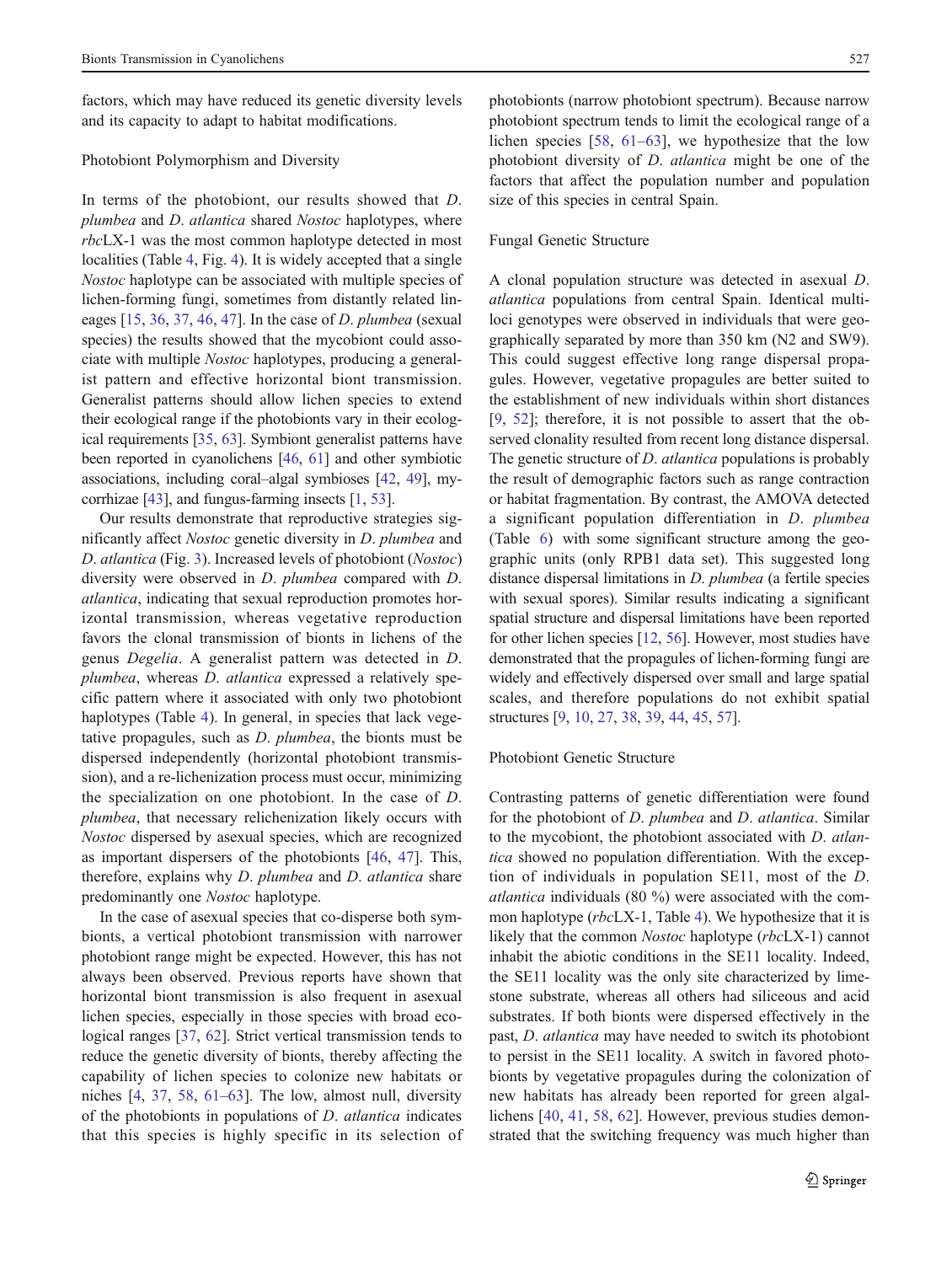<span id="page-11-0"></span>that observed in *D. atlantica* [\[58](#page-13-0), [63\]](#page-13-0). Switching the photobiont may allow an asexual lichen to colonize several niches and to extend its population number and population size [\[62\]](#page-13-0). However, a species' capability of colonizing new habitats or maintaining its population size is lower if the switch is a rare event, as we found with D. atlantica, therefore the species is forced to occupy very few niches.

High levels of differentiation among populations and geographic units were detected in D. plumbea photobionts (Table [6](#page-9-0)). Previous reports of green algal-lichens have shown that the photobiont genetic differentiation is higher than the mycobiont, being highly influenced by local abiotic factors [[18,](#page-12-0) [58](#page-13-0), [63\]](#page-13-0). The most common Nostoc haplotype (rbcLX-1) was present in almost all D. plumbea populations, indicating that this Nostoc haplotype is the most abundant. However, the fungal partner can also associate with other *Nostoc* haplotypes that are available in the habitat, which are locality-specific (i.e., rare haplotypes are specific to each locality, Table [4](#page-6-0)). These results and those for *D. atlantica* population SE11 suggest that the cyanobiont (Nostoc) has a weak habitat-substrate specialization. Nostoc is frequently found to be free-living on various substrates and in symbiotic associations with a diversity of hosts, including bryophytes, gymnosperms, and angiosperms [\[19](#page-12-0)]. A unique *Nostoc* haplotype can be free-living or associated with different cyanolichens and other hosts [\[37](#page-12-0)]. D. plumbea is dispersed by fungal spores, so it is highly likely that a spore might acquire a Nostoc haplotype that differs from the one in the parental thallus. It will associate with Nostoc from other symbiotic associations (including asexual lichen species) or with free-living Nostoc that grow in D. plumbea habitat [\[46](#page-12-0), [47\]](#page-12-0). However, re-lichenization must occur, which involves integration of the appropriate photobiont and spore germination, and this process is controlled by unknown factors. These unknown factors probably explain why D. plumbea, which is a generalist species in its association with a photobiont, mainly selects a single Nostoc haplotype and why it experiences certain restrictions when colonizing new habitats. Although, D. plumbea is a more common species than D. atlantica, it is also reported to be vulnerable species in central Spain.

# **Conclusions**

The genetic differences we detected between D. plumbea and D. atlantica (Fig. [2](#page-8-0)) suggest that fungal and photobiont genetic diversity were highly influenced by reproductive mode. Thus, the sexual mode of reproduction favored horizontal photobiont transmission from generation to generation. By contrast, asexual reproduction maintained vertical photobiont transmission, with reduced genetic diversity levels in both bionts. Therefore, vegetative reproduction favors the

maintenance of partnerships in Degelia lichens. Our results agree partially with a previous study using species of the algallichen Physconia [\[62](#page-13-0)]. That study showed an effect of the reproductive strategy only on fungal diversity and not on photobiont diversity [[62\]](#page-13-0). They concluded that biont horizontal transmission was effective for both reproductive strategies, i.e., sexual and asexual, in promoting the occurrence of asexual species in ample ecological situation. By contrast, we only observed horizontal transmission in a Degelia species with a sexual reproductive mode and wider distribution range, whereas strict vertical transmission was found in an asexual species with a narrower niche and distribution range. Probably one of the factors that explain the differences in symbionts transmission between Physconia and Degelia asexual species is the nature of vegetative propagules they produce. While D. atlantica produces isidia, which are small and corticated outgrowths of the thallus, P. grisea produces soredia, which are small powdery granules formed by few photobiont cells surrounded by fungal hyphae without cortex. Although comparative studies have not been done so far, it is highly likely that the compact nature of isidia makes them more difficult to switch photobiont in comparison with soredia.

Acknowledgments We thank Tatiana Flores, Marta Rubio, and Sonia Merinero for help with fieldwork. We also thank Ana Millanes and Jose Más for support in the molecular Lab at URJC. We also thank two anonymous reviewers who provided useful comments, correction and suggestions on an earlier version of this manuscript. This research was supported by the Dirección General del Medio Natural, Comunidad Autónoma de Castilla-La Mancha (projects POII09-0286-4849; GU002806; SC 0001/07), Ministerio de Educación y Ciencia and Ministerio de Ciencia e Innovación of Spain (projects CGL2007- 66066-C04-04/BOS and CGL2010-22049).

#### References

- 1. Aanen DK, Ros VID, de Fine-Licht HH, Mitchell J, de Beer Z, Slippers B, Rouland-LeFèvre C, Boomsma JJ (2007) Patterns of interaction specificity of fungus-growing termites and Termitomyces symbionts in South Africa. BMC Evol Biol 7:115. doi[:10.1186/1471-](http://dx.doi.org/10.1186/1471-2148-7-115) [2148-7-115](http://dx.doi.org/10.1186/1471-2148-7-115)
- 2. Ahmadjian V (1993) The lichen symbiosis. Wiley, New York
- 3. Altschul SF, Gish W, Miller W, Myers EW, Lipman DJ (1990) Basic local alignment search tool. J Mol Biol 215:403–410
- 4. Altermann S (2009) Geographic structure in a symbiotic mutualism. PhD Dissertation, Ecology and Evolutionary Biology University of California Santa Cruz
- 5. Bandelt HJ, Forster P, Röhl A (1999) Median-joining networks for inferring intraspecific phylogenies. Mol Biol Evol 16:37–48
- 6. Barbará T, Martinelli G, Palma-Silva C, Fay MF, Mayo S, Lexer C (2009) Genetic relationships and variation in reproductive strategies in four closely related bromeliads adapted to neotropical 'inselbergs': Alcantarea glaziouana, A. regina, A. geniculata and A. imperialis (Bromeliaceae). Ann Bot 103:65–77
- 7. Beatty GE, Provan J (2011) High clonal diversity in threatened peripheral populations of the yellow bird's nest (Hypopitys monotropa; syn. Monotropa hypopitys). Ann Bot 107:663–670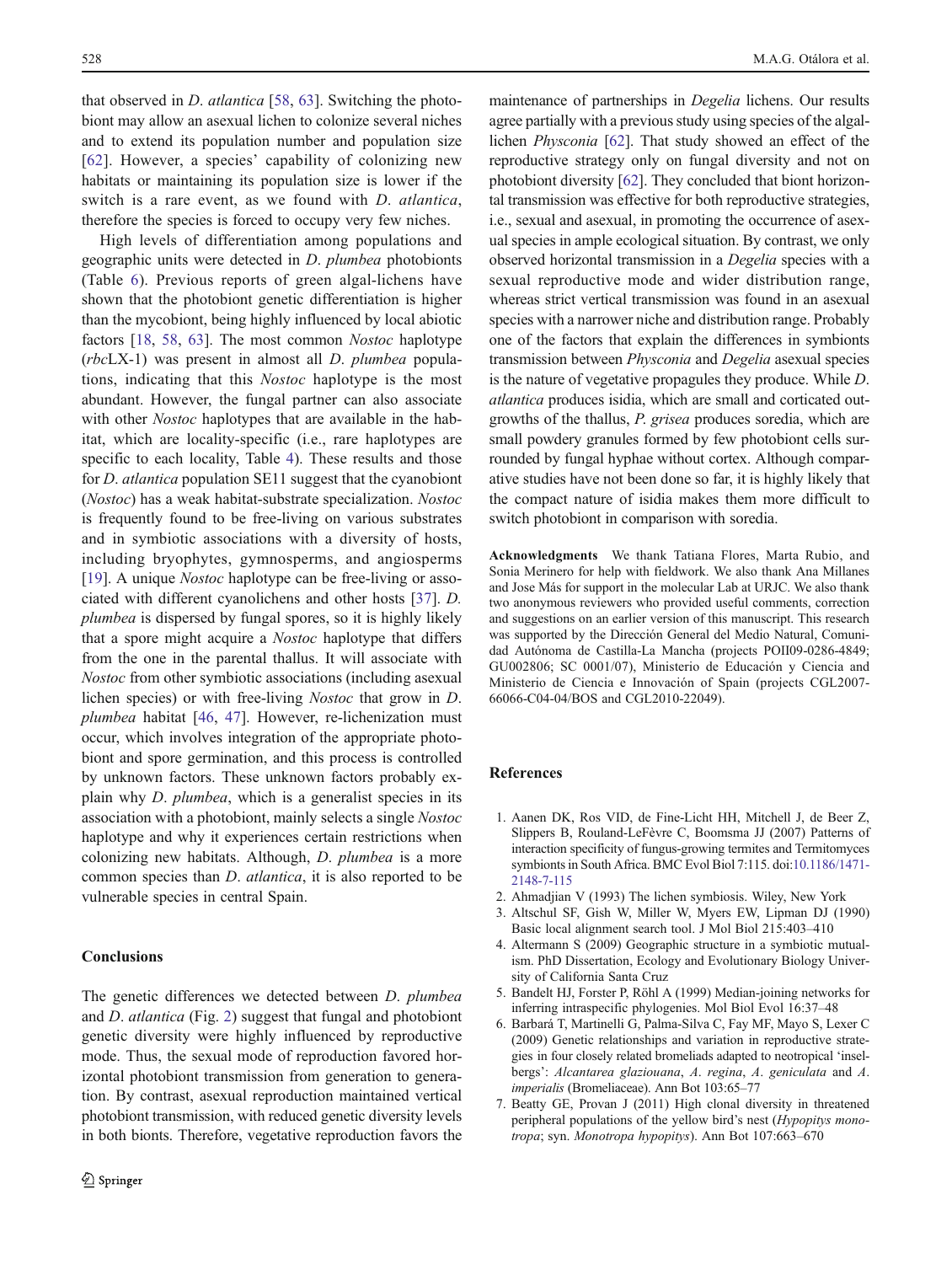- <span id="page-12-0"></span>8. Blaha J, Baloch E, Grube M (2006) High photobiont diversity in symbioses of the euryoecious lichen Lecanora rupicola (Lecanoraceae, Ascomycota). Biol J Linn Soc 88:283–293
- 9. Buschbom J (2007) Migration between continents: geographical structure and long-distance gene flow in Porpidia flavicunda (lichen-forming Ascomycota). Mol Ecol 16:1835–1846
- 10. Buschbom J, Müller G (2006) Testing 'species pair' hypotheses: evolutionary processes in the lichen-forming species complex Porpidia flavocoerulescens and Porpidia melinodes. Mol Bio Evol 23:574–586
- 11. Carballal R et al (2010) Pannariaceae, Flora Liquenológica Ibérica, Sociedad Española de Liquenología, Pontevedra p 9–15
- 12. Cassie DM, Piercey-Normore MD (2008) Dispersal in a sterile lichen-forming fungus, Thamnolia subuliformis (Ascomycotina: Icmadophilaceae). Can J Botany 86:751–762
- 13. Crespo A, Molina MC, Blanco O, Schroeter B, Sancho L, Hawksworth DL (2002) rDNA ITS and β-tubulin gene sequence analyses reveal two monophyletic groups within the cosmopolitan lichen Parmelia saxatilis. Mycol Res 106:788–795
- 14. Eckert CG (2001) The loss of sex in clonal plants. Evol Ecol 15:501–520
- 15. Elvebakk A, Papaefthimiou D, Robertsen EH, Liaimer A (2008) Phylogenetic patterns among Nostoc cyanobionts within bi- and tripartite lichens of the genus Pannaria. J Phycol 44:1049–1059
- 16. Excoffier L, Smouse PE, Quattro JM (1992) Analysis of molecular variance inferred from metric distances among DNA haplotypes: application to human mitochondrial DNA restriction sites. Genetics 131:479–491
- 17. Excoffier L, Lischer HEL (2010) ARLEQUIN suite ver 3.5: a new series of programs to perform population genetics analyses under Linux and Windows. Mol Ecol Resour 10:564–567
- 18. Fernández-Mendoza F, Domaschke S, García MA, Jordan P, Martin MP, Printzen C (2011) Population structure of mycobionts and photobionts of the widespread lichen Cetraria aculeata. Mol Ecol 20:1208–1232
- 19. Friedl T, Büdel B (1996) Photobionts. In: Nash TH III (ed) Lichen biology. Cambridge University Press, New York, pp 8–23
- 20. Glez-Peña D et al (2010) ALTER: program-oriented format conversion of DNA and protein alignments. Nucleic Acids Res. doi[:10.1093/nar/gkq321](http://dx.doi.org/http://10.1093/nar/gkq321)
- 21. Hestmark G, Miadlikowska J, Kauff F, Fraker E, Molnar K, Lutzoni F (2011) Single origin and subsequent diversification of Central Andean endemic Umbilicaria species. Mycologia 103:45– 56
- 22. Hill DJ (2009) Asymmetric co-evolution in the lichen symbiosis caused by a limited capacity for adaptation in the photobiont. Bot Rev 75:326–338
- 23. Honegger R (1998) The lichen symbiosis: what is so spectacular about it? Lichenologist 30:193–212
- 24. James PW, Purvis OW (1992) Degelia Arvidsson & Galloway. In: Purvis OW, Coppins BJ, Hawksworth DL, James JW, Moore DM (eds) The lichen flora of Great Britain and Ireland. Natural History Museum Publications, London, pp 230–232
- 25. Jørgensen PM (1978) The lichen family Pannariaceae in Europe. Opera Botanica 45:1–123
- 26. Jørgensen PM, James PW (1990) Studies in the lichen family Pannariaceae IV. The genus Degelia. In: Jahns HM (ed) Contributions to Lichenology in Honour of A Henssen. Bibliotheca Lichenologica No. 38 J Cramer, Berlin-Stuttgart, pp 253–276
- 27. Lättman H, Lindblom L, Mattsson JE, Milberg P, Skage M, Ekman S (2009) Estimating the dispersal capacity of the rare lichen Cliostomum corrugatum. Biol Conserv 142:1870–1878
- 28. Lindblom L, Ekman S (2006) Genetic variation and population differentiation in the lichen-forming ascomycete Xanthoria parietina on the island Storfosna, central Norway. Mol Ecol 15:1545– 1559
- 29. Liu YJ, Whelen S, Hall BD (1999) Phylogenetic relationships among ascomycetes: evidence from an RNA polymerase II subunit. Mol Biol Evol 16:1799–1808
- 30. Maddison W, Maddison D (2001) MacClade: analysis of phylogeny and character evolution, version 4.01. Sinauer, Sunderland, Massachusetts, USA
- 31. Martin DP, Lemey P, Lott M, Moulton V, Posada D, Lefeuvre P (2010) RDP3: a flexible and fast computer program for analyzing recombination. Bioinformatics 26:2462–2463
- 32. Martínez I, Aragón G, Sarrión FJ, Escudero A, Burgaz AR, Coppins AM (2003) Threatened lichens in Central Spain (saxicolous species excluded). Cryptogamie Mycol 24:73–97
- 33. Miadlikowska J, Schoch C, Kageyama S, Molnar K, Lutzoni F, McCune B (2011) Hypogymnia phylogeny, including Cavernularia, reveals biogeographic structure. Bryologist 114:392–400
- 34. Nei M (1978) Estimation of average heterozygosity and genetic distance from a small number of individuals. Genetics 89:538–590
- 35. Nelsen MP, Gargas A (2008) Dissociation and horizontal transmission of codispersing lichen symbionts in the genus Lepraria. New Phytol 177:264–275
- 36. O'Brien H, Miadlikowska J, Lutzoni F (2005) Assessing host specialization in symbiotic cyanobacteria associated with four closely related species of the lichen fungus Peltigera. Eur J Phycol 40:363–378
- 37. Otálora MAG, Martínez I, O'Brien H, Molina MC, Aragón G, Lutzoni F (2010) Multiple origins of high reciprocal symbiotic specificity at an intercontinental spatial scale among gelatinous lichens (Collemataceae, Lecanoromycetes). Mol Phylogenet Evol 56:1089–1095
- 38. Otálora MAG, Martínez I, Aragón G, Molina MC (2010) Phylogeography and divergence date estimates of a lichen species complex with a disjunct distribution pattern. Am J Bot 97:216–223
- 39. Palice Z, Printzen C (2004) Genetic variability in tropical and temperate populations of Trapeliopsis glaucolepidea: evidence against long-range dispersal in a lichen with disjunct distribution. Mycotaxon 90:43–54
- 40. Piercey-Normore MD (2006) The lichen-forming ascomycete Evernia mesomorpha associates with multiple genotypes of Trebouxia jamesii. New Phytol 169:331–344
- 41. Piercey-Normore MD, DePriest PT (2001) Algal switching among lichen symbioses. Am J Bot 88:1490–1498
- 42. Pochon X, Pawlowski J (2006) Evolution of the soritids Symbiodinium symbiosis. Symbiosis 42:77–88
- 43. Porras-Alfaro A, Bayman P (2007) Mycorrhizal fungi of Vanilla: diversity, specificity and effects on seed germination and plant growth. Mycologia 99:510–525
- 44. Printzen C, Ekman S (2002) Genetic variability and its geographical distribution in the widely disjunct Cavernularia hultenii. Lichenologist 34:101–111
- 45. Printzen C, Ekman S, Tønsberg T (2003) Phylogeography of Cavernularia hultenii: evidence for slow genetic drift in a widely disjunct lichen. Mol Ecol 12:1473–1486
- 46. Rikkinen J, Oksanen I, Lohtander K (2002) Lichen guilds share related cyanobacterial symbionts. Science 297:357
- 47. Rikkinen J (2003) Ecological and evolutionary role of photobiontmediated guilds in lichens. Symbiosis 34:99–110
- 48. Romeike J, Friedl T, Helms G, Ott S (2002) Genetic diversity of algal and fungal partners in four species of Umbilicaria (Lichenized Ascomycetes) along a transect of the Antarctic Peninsula. Mol Bio Evol 19:1209–1217
- 49. Rowan R, Knowlton N (1995) Intraspecific diversity and ecological zonation in coral-algal symbioses. Proc Natl Acad Sci USA 92:2850–2853
- 50. Rozas JJ, Sanches-Delbarrio C, Messeguer X, Rozas R (2003) DnaSP, DNA polymorphism analyses by the coalescent and other methods. Bioinformatics 19:2496–2497